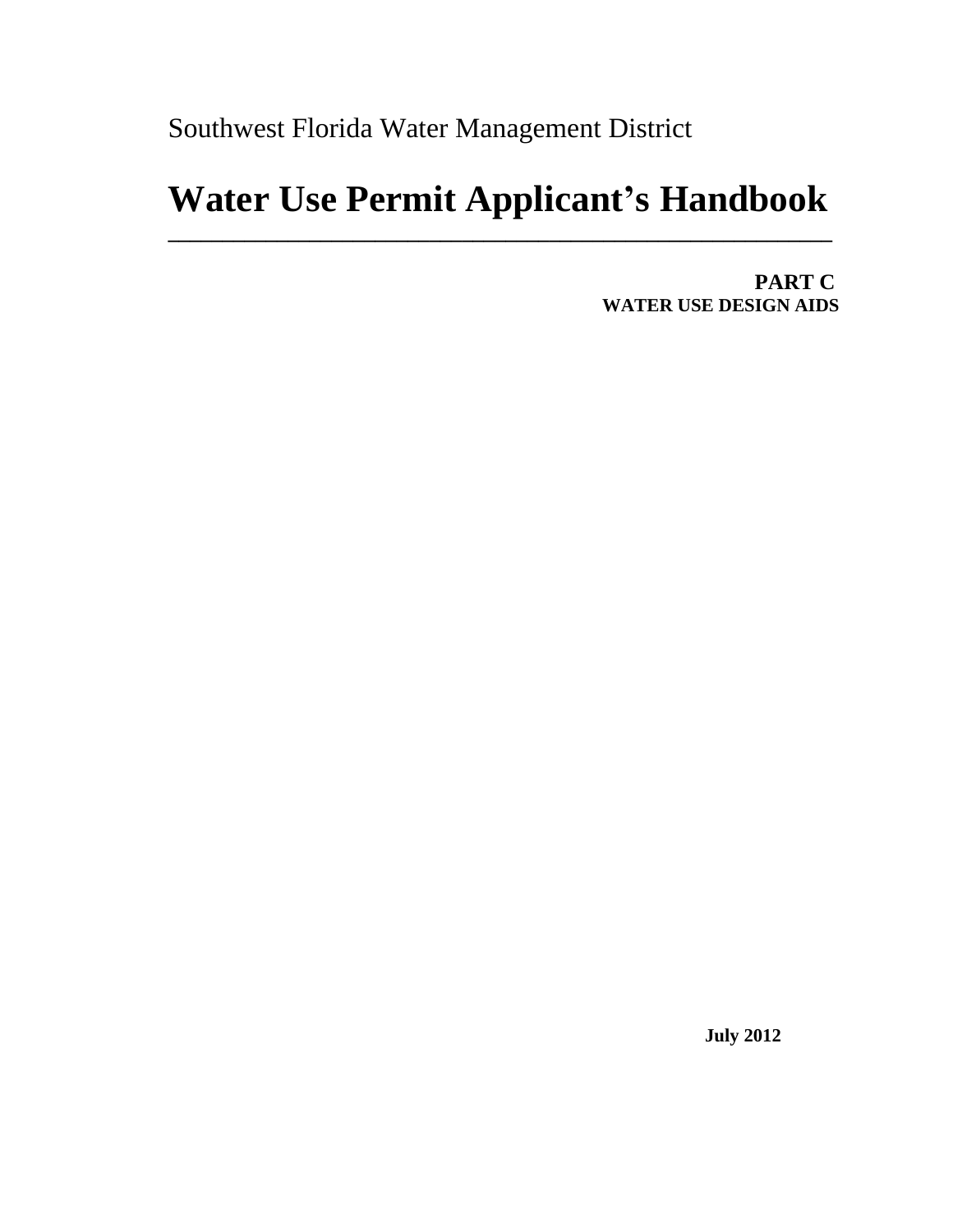# WATER USE DESIGN AIDS TABLE OF CONTENTS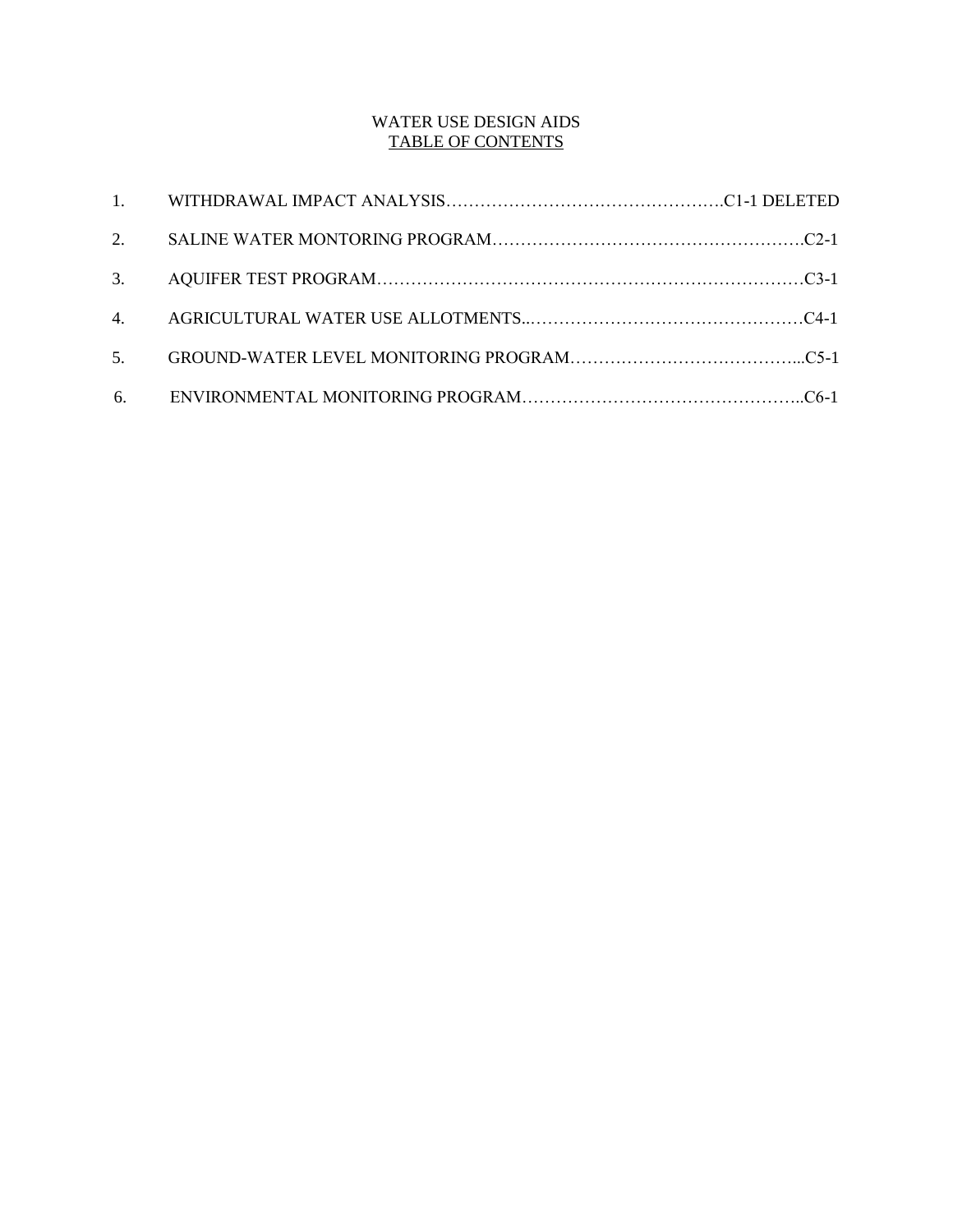# **2. SALINE WATER MONITORING PROGRAM**

Saline water intrusion is defined for the purposes of this manual to include inland movement of salt water in coastal areas and upconing of brackish water in inland areas. Monitoring movement of saline water is important since it may affect water availability for existing and future users. The following guidelines are intended to assist the Permittee in designing a saline water monitoring program (SWMP). In situations where there is no significant threat to a drinking water supply, production wells may provide sufficient information.

Because of the complexity of the saline intrusion problem, these guidelines are general in nature. Specific details and requirements for each program will be prepared on a case-by-case basis within the context of these guidelines. Before designing a SWMP, the Permittee should schedule a meeting with District staff to reach a consensus on the scope of the SWMP.

A SWMP is required when there is concern for saline water intrusion. The applicant may be required to provide data to assess the impacts of pumpage on the movement of saline water. This data may include water-quality information from production wells or water-quality monitor wells. Typically, monitor wells are required when:

- 1. a history of saline water intrusion or increasing saline concentrations exists for either ground or surface water in the vicinity of the withdrawal, and there is reasonable concern that the requested withdrawal would further degrade water quality; or,
- 2. staff evaluation indicates that, at the proposed withdrawal rates, saline water intrusion may occur to the extent that the existing treatment process will no longer be capable of producing potable water.
- A. **Data, Frequency, and Reporting for SWMP** Although water quality is the primary data sampled, analyzed, and reported for a SWMP, other data may be required. Listed below are the data typically required for SWMP.
	- 1. Water Quality Typically, monitoring of saline water is accomplished by measuring chloride, sulfate, Total Dissolved Solids (TDS), or a combination of these constituents, at predetermined sampling points. Saline concentrations versus time data are used to infer movement of the saline water.
	- 2. Withdrawals Where appropriate, withdrawal quantities are reported to the District to correlate water-quality trends with pumpage.
	- 3. Water Levels Water levels may be required to evaluate the location of saline water, and to ensure appropriate aquifer pressure gradients are maintained to minimize saline water intrusion.
- B. **Water-Quality Sampling, Handling, and Analysis** To detect water-quality changes, representative and reproducible ground-water samples must be obtained for analyses in a laboratory. Three phases or sampling are 1) obtaining a representative sample, 2) proper handling and preservation of the sample, and 3) analyzing the sample by an approved method within the holding times designated for a particular parameter. These procedures refer to the three parameters most often required to be monitored by permit condition: TDS, chloride, and sulfate. By utilizing this standardized sampling procedure the permittee will reduce the variability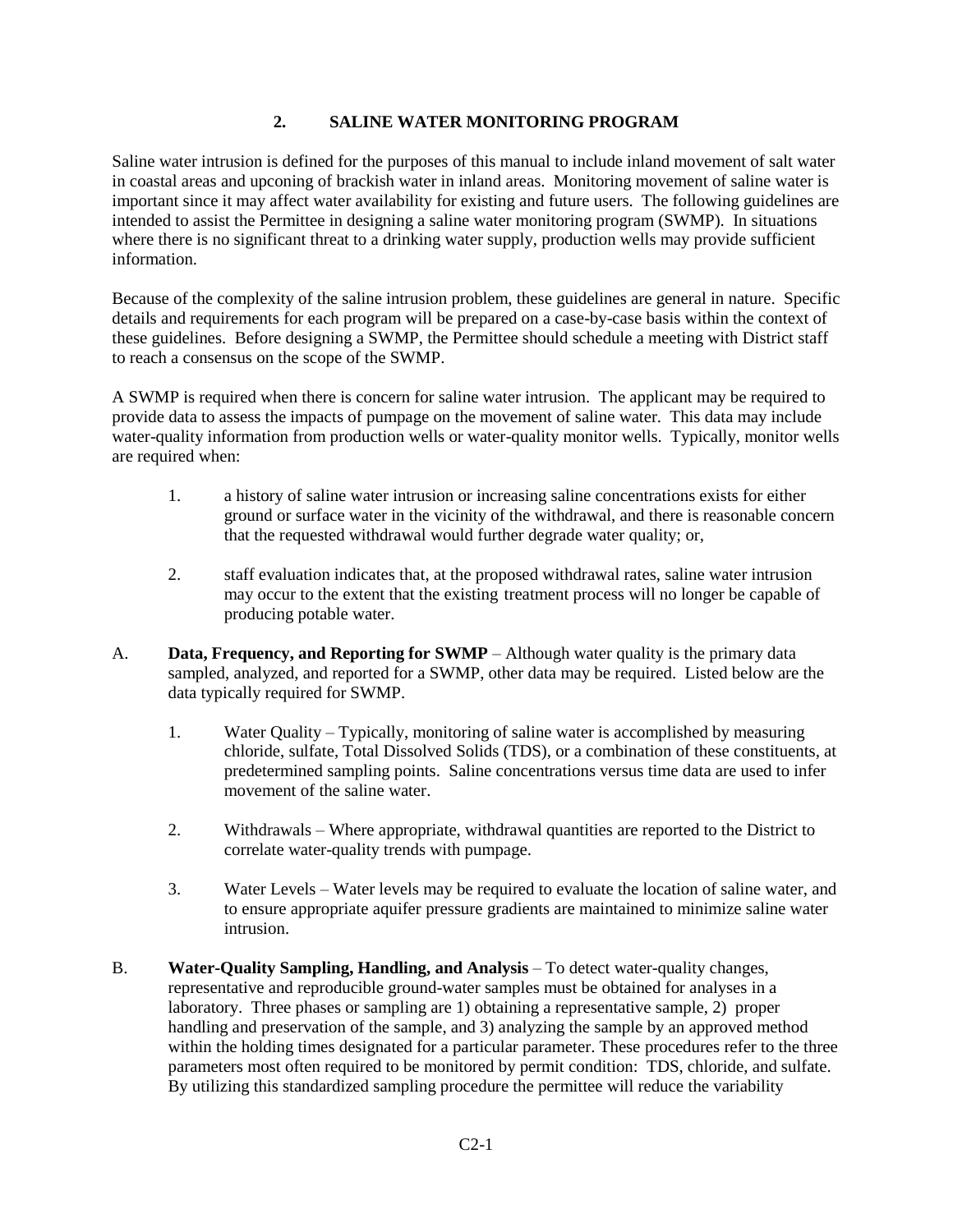associated with sampling and will enable staff to detect and compare water-quality data changes within the District.

- 1. Sampling Procedure To obtain a water sample that is representative of the portion of the aquifer in question, the monitoring or production well used for sampling must be properly purged of water. The well should be pumped until the water temperature, conductivity, and pH, are stabilized (it may not always be necessary to measure all parameters). Typically, this stabilization is accomplished following the removal of three well-volumes of water. The permittee can document the duration and pumping rate required to remove the quantity of water necessary to provide stabilization of the three parameters listed above. Subsequent samplings can be made based on the duration and pumping rate without the need to measure temperature, conductivity, and pH. Documenting the well purging time is required only once unless the permittee modifies the pump or the well, or the permittee notes a substantial loss in pumping efficiency, in which case the permittee should recalibrate the pumping time required to collect a water sample. Samples should be collected from the wellhead or sampling tap near the wellhead. Sample containers should be rinsed 3 times with the well water to be sampled.
- 2. Sample Handling Three concerns are addressed in the sample handling procedure. These are the sample container, holding time, and preservation. By utilizing the appropriate sample container (e.g. laboratory approved convention polyethylene, Teflon, or linear polyethylene containers) the interaction with the parameter to be quantified is minimized. In addition, some parameters are not stable over extended periods of time. Maximum holding periods are designated for each parameter as well as preserving the sample by keeping it cool in order to slow chemical and biochemical reactions.

The following is the minimum volume required for analysis along with the sample preservation required and the maximum holding time for a particular parameter. Sample preservation should occur in the field.

| Parameter              | Minimum<br>Vol.<br>(ml) | Preservation        | Maximum<br><b>Holding Times</b> |
|------------------------|-------------------------|---------------------|---------------------------------|
| Chloride               | 50                      | None                | 28 days                         |
| Sulfate                | 50                      | Cool, $4^{\circ}$ C | 28 days                         |
| <b>Total Dissolved</b> | 50                      | Cool, $4^{\circ}C$  | 7 days                          |

Samples stored on ice in a cooler are adequate for preservation. If the analytical lab gives other directions for sample preservation or treatment, then their directions should be followed but noted to the District if different from any directions above.

3. Analytical Methods – The following analytical methods are acceptable:

|          | E.P.A. Method No.   | AWWA Method No.        |  |  |
|----------|---------------------|------------------------|--|--|
| Chloride | 325.1, 325.2, 325.3 | 407A, 407B, 407C, 407D |  |  |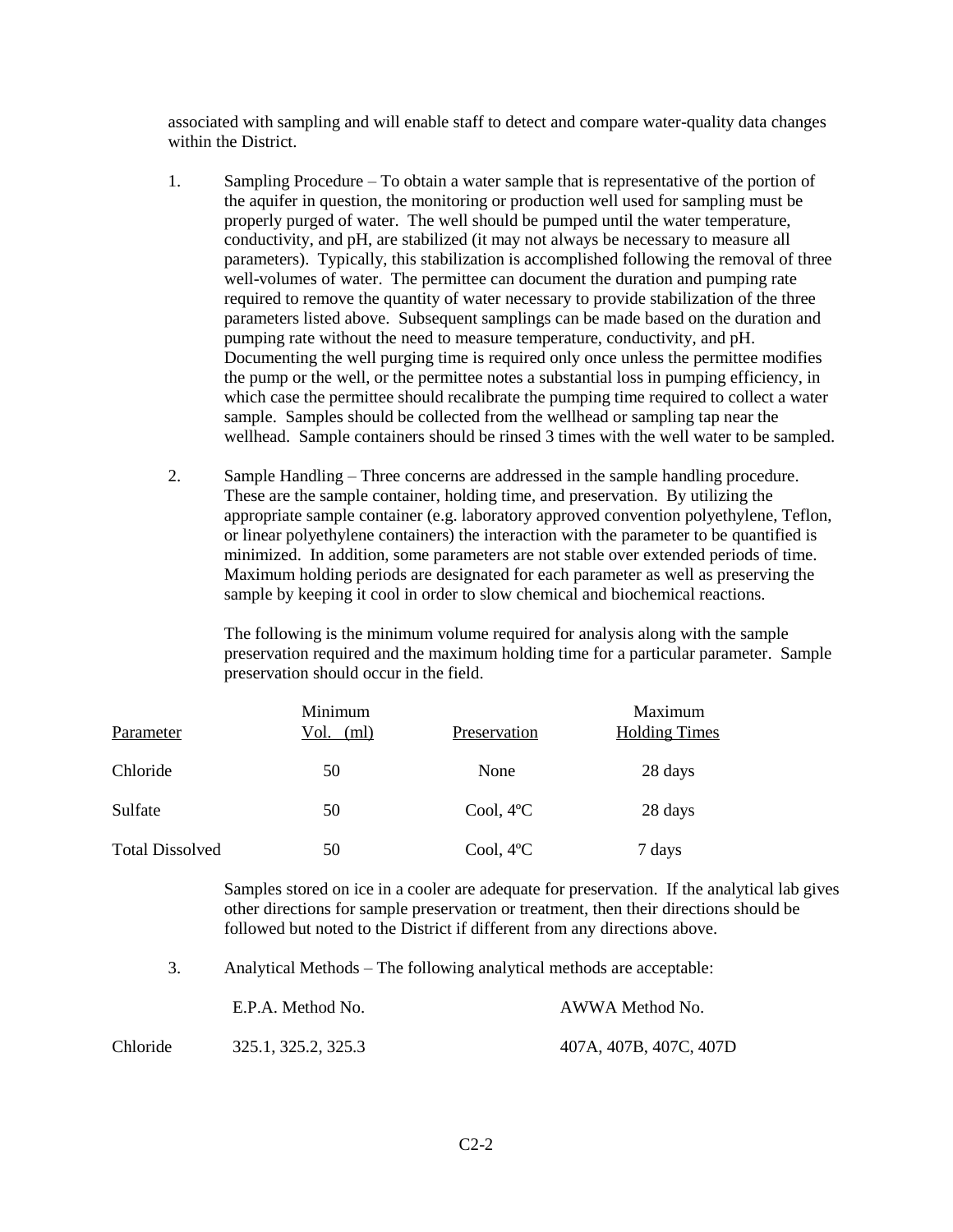| Sulfate | 375.1, 375.2, 375.3, 375.4 | 426A, 426B, 426C, 426D |
|---------|----------------------------|------------------------|
| TDS     | 160.1                      | 209D                   |

- C. **Delineation of the Saline Water Interface** The number and locations of wells to be drilled as part of a SWMP are dependent on several factors including: location, quantities, and duration of withdrawals, aquifer characteristics of the site, and extent of monitoring in the surrounding area. If a monitor well(s) is required as part of a SWMP, well construction procedures as listed in Design Aid 5 "Ground-Water Level Monitoring Program", or equivalent procedures, must be followed. Additionally, procedures equivalent to the following must be adhered to as the salinewater interface is approached:
	- 1. A test hole(s) is drilled, utilizing a clean water drilling method (e.g. reverse air rotary) as the interface is approached.
	- 2. Water-quality samples are taken at small intervals (e.g. 10 feet to one drill rod length). The water-quality samples should be collected after the hole has been pumped at a sufficient rate to insure a representative sample from the bottom of the hole.
	- 3. Drilling ceases when it is evident that the interface has been penetrated.
	- 4. Once the depth of the saline water interface has been identified, the drill hole should be properly back filled (grouted) and completed in the most permeable bed above, but near the bottom of the freshwater bearing aquifer. The well should be properly developed to ensure good interconnection with the aquifer.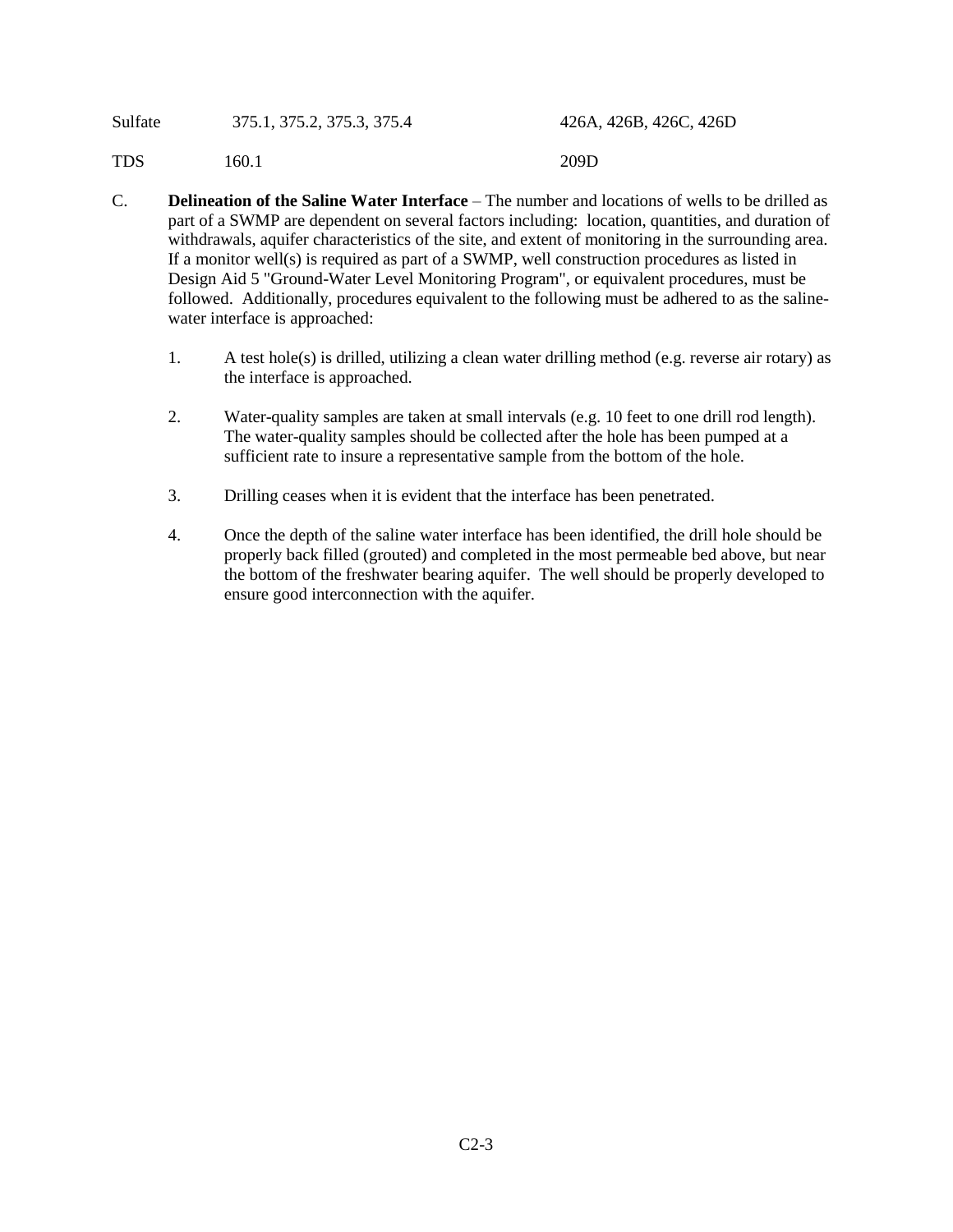# **3. AQUIFER TEST PROGRAM**

When the impacts resulting from a proposed ground-water withdrawal cannot be adequately predicted, the District may request that the applicant develop and implement an Aquifer Test Program (ATP). This is typically the case where withdrawals are requested which appear to have the potential to cause significant adverse impacts, and in areas with insufficient or conflicting aquifer characteristics information.

An ATP is a hydrogeologic investigation intended to define aquifer characteristics such as transmissivity, leakance, and storage, for one or more aquifers or producing zones. Because ATPs generally require considerable time and expense, applicants are encouraged to discuss their intentions in a pre-application meeting with District staff, so that any aquifer testing needs may be identified early in the development process. In most cases, it is preferable to complete any needed aquifer tests prior to submittal of the permit application.

If the ATP is not accomplished prior to application submittal, it may be requested as additional information in support of a permit application, or may be required as a permit condition. If the test program is not intended to provide information in support of a Water Use Permit application, and the wells will not be used after the test for withdrawals, an ATP should still be submitted so that the District can review it regarding potential impacts. In such a case, test well construction permits must be obtained and the District will request the results of the testing for informational purposes.

As an aid to permit applicants the District has compiled a set of guidelines for developing and implementing an ATP. The guidelines describe the basic elements of an ATP, and may be modified as necessary to address specific situations. Since the District does not formally approve ATPs, it is the applicant's responsibility to ensure that the Program provides the information needed to support the application. For this reason, it is essential that the applicant discuss the ATP with District staff, and inform staff of any modifications to the program once implemented.

The successful completion of an ATP will not necessarily result in a staff recommendation for the quantity of water requested by the Applicant. The data collected during an ATP, however, often supports a request for the withdrawal of ground-water.

These guidelines include a discussion of the following topics:

- A. Initial Site Investigation
- B. Single-well Aquifer Tests
- C. Multi-well Aquifer Tests
- D. Aquifer Test Program Report
- E. References and Bibliography

#### A. **Initial Site Investigation**

- 1. The initial site investigation should be performed as the first step in an ATP. During the initial site investigation, the following items should be identified:
	- a. The hydrologic units to be tested (surficial, intermediate, Floridan aquifers.)
	- b. The most probable drilling depth and yield for a proposed test production well. These should be determined by reviewing existing data such as geologic and geophysical well logs and hydrogeologic reports. A preliminary cross-section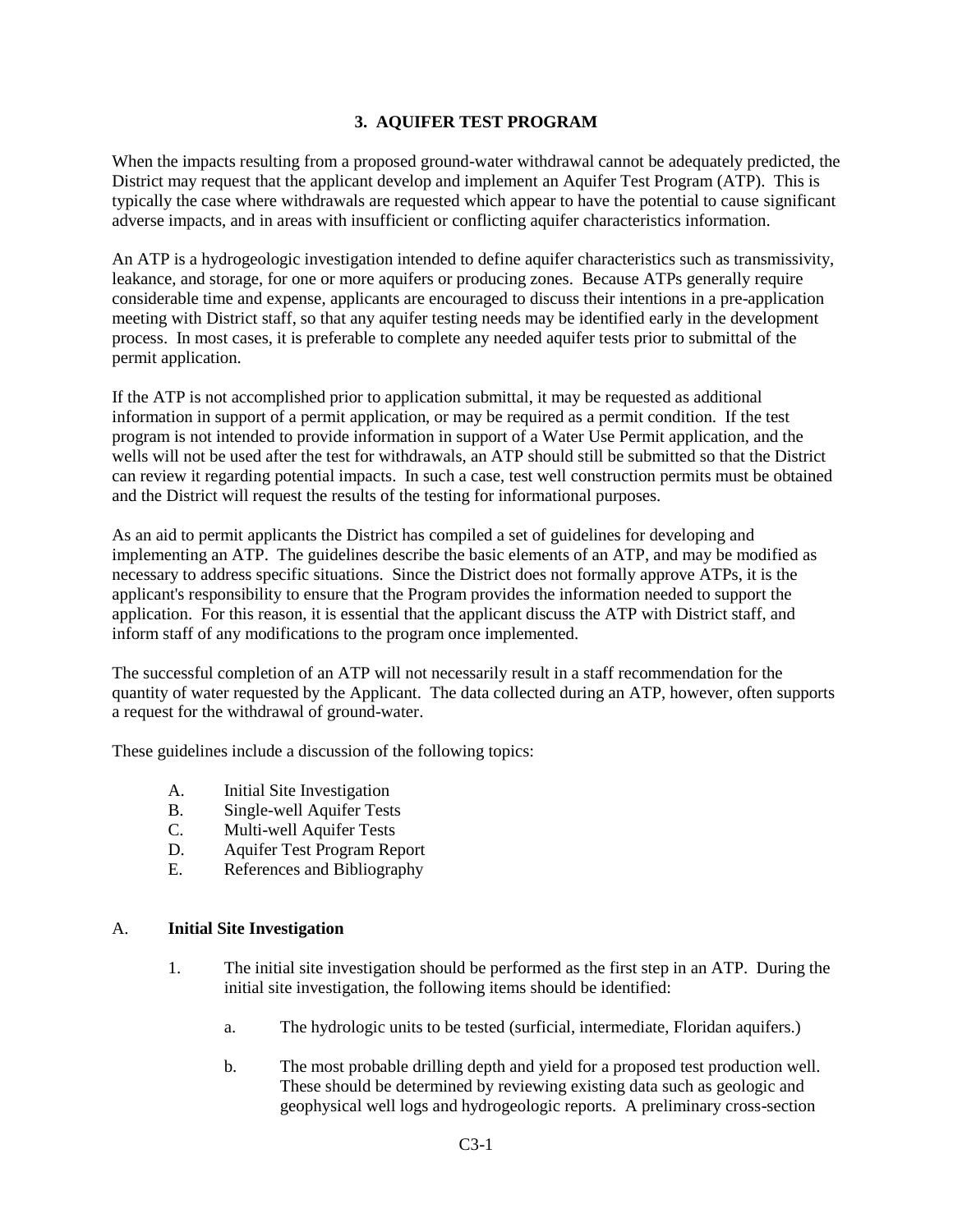indicating the thickness and water quality (if appropriate) associated with various production and confining zones should be constructed prior to selecting a drilling depth.

- c. The location of possible sources of ground-water contamination.
- d. The location of adjacent surface-water bodies that may interact with the groundwater system.
- e. The best means of routing the discharge water from the test production well site.
- f. The location, total depth, cased depth, withdrawal rate, pumping schedule, prepumping water level, and specific capacity of adjacent pumping wells. Water levels should be referenced to the National Geodetic Vertical Datum (NGVD).
- g. The location, total depth, cased depth, and static water level of existing wells that may serve as observation wells during the constant rate discharge. Water levels should be referenced to NGVD.
- h. The tentative locations, total depths, and cased depths for the proposed test production well and observation wells necessary for the aquifer test (see the subsection on Construction of Test/Monitor Wells for the recommended number of wells, radial distances and depths). The potential adverse impacts that proposed withdrawals may have on existing uses or environmental features should be considered when locating the test production well.
- i. The locations and results of other aquifer tests performed in the area.
- 2. After completing the initial site investigation, the Applicant or Permittee should schedule a meeting and present the proposed ATP to District staff for discussion. The proposed ATP should specify:
	- a. the location, total depth, and cased depth of the proposed test wells and observation wells;
	- b. drilling methods and well construction details;
	- c. the pump discharge rate and the routing of pump discharge water;
	- d. the method and frequency of collecting water level data;
	- e. the method and frequency of collecting water-quality data;
	- f. geophysical logging to be performed, if applicable; and
	- g. potential impacts to existing legal users.

The proposed ATP should follow the criteria specified in the following sections of these guidelines unless otherwise discussed with District staff. All proposed ATP should be discussed with the Staff prior to accepting bids on the installation of test wells, test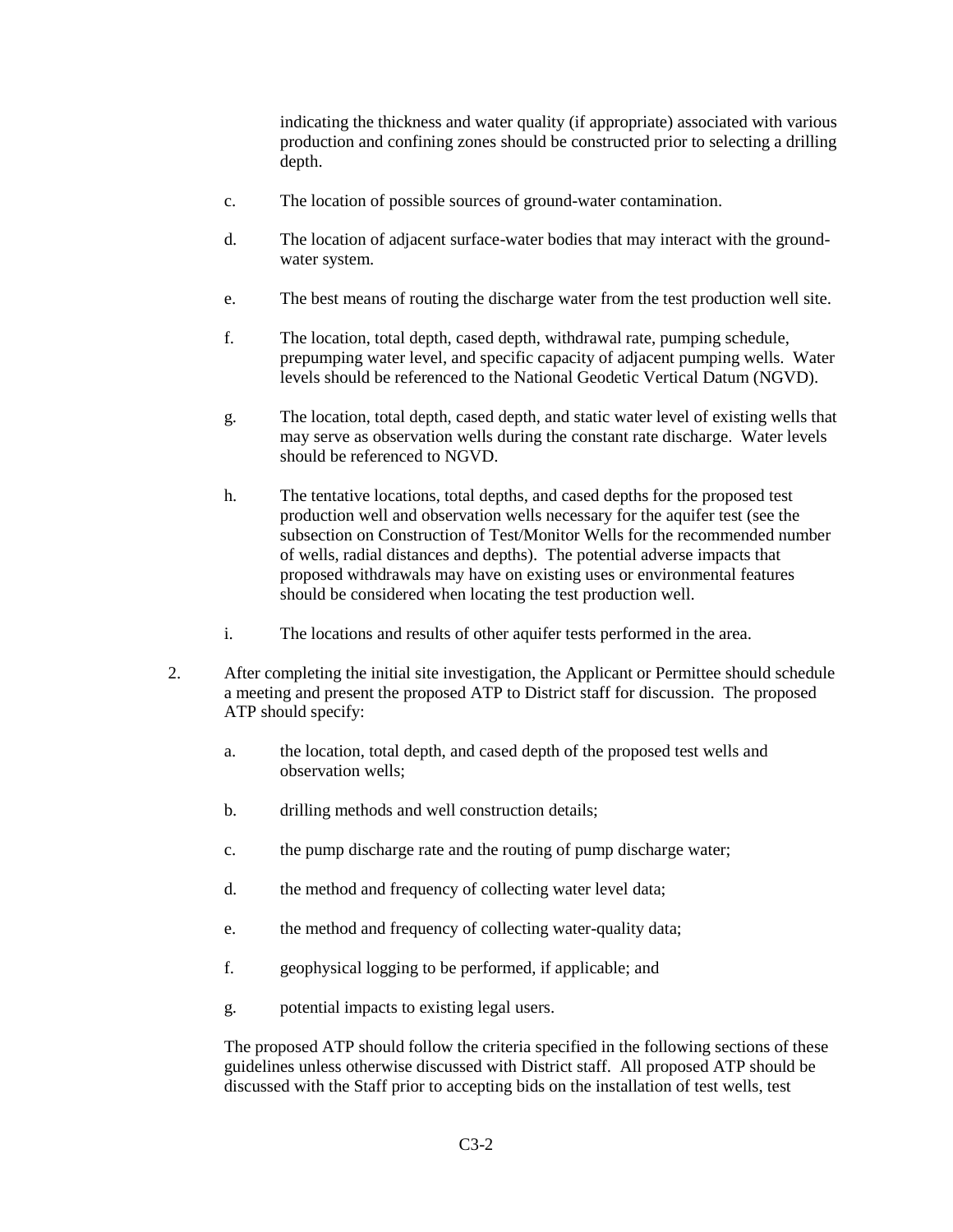production wells or any services associated with the ATP, in order to cost-effectively design the program.

# B. **Single-well Aquifer Test** (Specific Capacity Test)

In cases where aquifer storativity and leakance information are not necessary (i.e. these data can reasonably be estimated based on other regional information), only a single-well specific capacity test may need to be performed to derive an estimated transmissivity. This information can then be used to predict the drawdown that will occur at proposed pumpage rates. The procedure for conducting a singlewell aquifer test is described below.

- 1. General Guidelines
	- a. This test is to be performed under conditions with no rain.
	- b. There must be a means of obtaining access to the water in the production well so that the depth to water surface (water level) within the casing can be determined by using an electric water level probe or metal measuring tape.
	- c. The pump used during the specific capacity test must be capable of operating at the proposed discharge rate. A calibrated orifice weir or some other calibrated flow meter should be installed on the discharge side of the pump so that the pump discharge can be determined.
	- d. For a water table or poorly-confined aquifer, if the pumped water cannot be routed to a storage tank or off-site through an existing water distribution system, a closed conduit or plastic lined trench should be used to transport the pumped water to an area 500 feet down gradient from the production well before it is discharged onto the land surface. As an alternative, it may be possible to route the pumped water to an existing adjacent surface-water body. If the well is not in the water table aquifer or in a leaky confined aquifer, then the discharge distance may be reduced to 100 feet from the production well.
	- e. The specific capacity test should be performed at the proposed constant discharge rate which represents the maximum pumpage capacity of the production well. The well should be pumped until the water level in the well nears stabilization (typically on the order of about 8 hours). Aquifer Test Data Forms are provided at the end of this design aid to facilitate the compilation of data.
		- 1. Take drawdown measurements every 30 seconds for the first 5 minutes, recording the water levels to the nearest one tenth of a foot (0.1 foot). Water levels should be taken every 5 minutes for minutes 5–30, and at 10 minute intervals for minutes 30-90. After 90 minutes, measurements should be increased to every 30 minutes until the test is discontinued.
		- 2. For each water level measurement record the time, the distance from top of the casing to the water surface, the difference between the initial water level and the depth to water surface (drawdown), and the discharge rate.
		- 3. After the water levels have approximately stabilized (approximately within one tenth of a foot, 0.1 foot, per hour) stop pumping and let the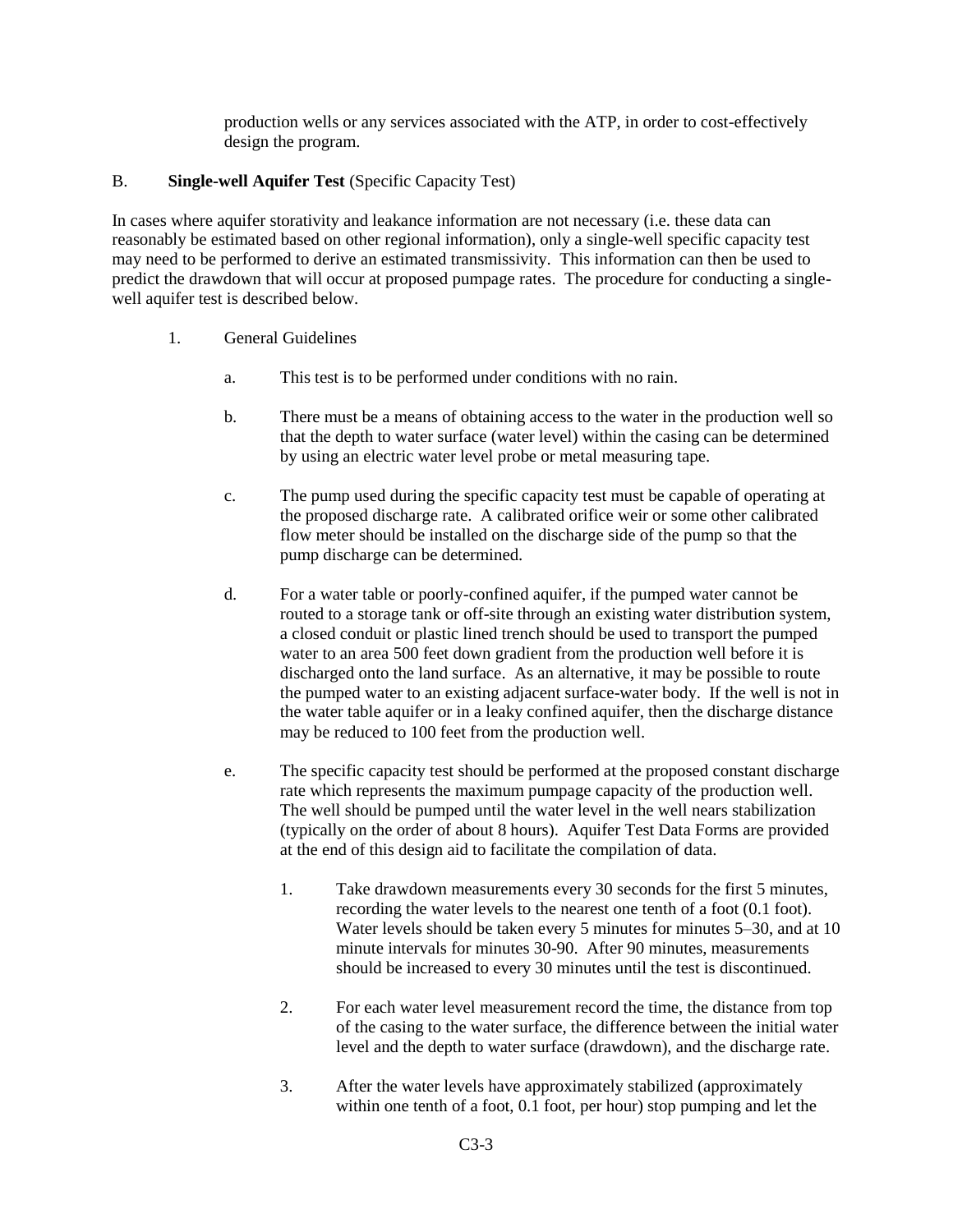water level recover to prepumping conditions (approximately within one tenth of a foot, 0.1 ft., of the prepumping level). Measure and record the recovering water levels as was done for the pumping levels. A copy of the raw data collected during the test should be provided to District staff.

- 2. Drawdowns observed within the test production well should be adjusted for well efficiency losses (see Driscoll, 1986; Chapters 9 and 16).
- 3. Analysis of Single-Well Aquifer (Specific Capacity) Test Data
	- a. Single-well aquifer test data may be analyzed by several different methods. Methods have been developed by Theis, Brown and Meyer (U.S.G.S., 1962), for water table and confined conditions. Hurr (1966) developed a method for water table aquifers, and Worthington (1981) developed a method for leaky-confined aquifers.
	- b. One of the simplest methods of deriving Transmissivity from a specific capacity test involves the use of empirical equations based on the Jacob's equation (Cooper and Jacob, 1946), which states:

$$
s = \frac{2640}{T} \quad \log \quad \frac{0.3Tt}{r^2S}
$$

where:

 $s =$  well drawdown, in feet

- $Q =$  well yield, in gallons per minute (gpm)
- $T =$  transmissivity, in gallons per day per foot (gpd/ft)
- $t =$  time of pumping, in days (divide minutes pumped by 1440)
- $r =$  radius of the well, in feet
- $S =$  storage coefficient of the aquifer

By rearranging terms, transmissivity may be estimated based on the specific capacity, as follows:

> $\overline{Q}$  0.3Tt  $T = s 264$  log  ${}^{2}S$

This equation can be simplified assuming typical values (Driscoll, 1986), so that, for most cases, the following simplified formula can be used:

$$
T = \frac{Q}{s\,2000}
$$

That is: divide the discharge amount (Q), in gpm, by the drawdown at the end of the test(s), in feet, and multiply by 2000 to derive an estimated transmissivity value.

c. Well Efficiency Losses must be accounted for and removed from the drawdown value prior to using the above equation. A method for calculating well efficiency is as follows: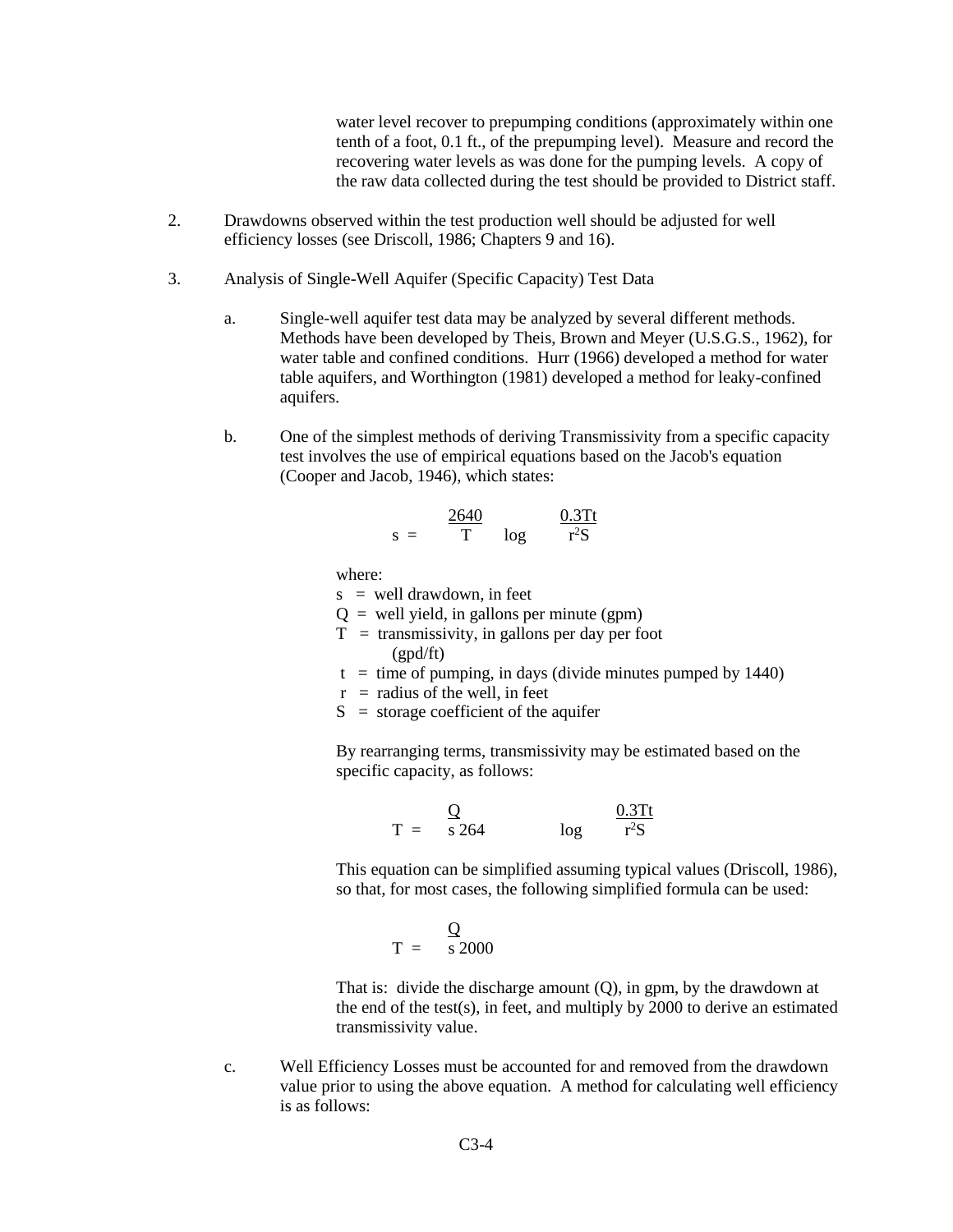Well Efficiency = actual specific capacity divided by theoretical specific capacity (Driscoll, 1986).

Where: actual specific capacity = discharge divided by drawdown;

Theoretical specific capacity  $=$  transmissivity divided by 2000

# C. **Multi-well Aquifer Test**

- 1. In cases where aquifer storage, leakance, and transmissivity characteristics cannot be reasonably estimated (e.g. conflicting regional information, large withdrawals in sensitive areas, etc.), a multi-well ATP will be required.
- 2. Background Data Collection General Guidelines
	- a. Prior to initiating the multi-well test, the prepumping static water level (referenced to NGVD) should be determined in all observation wells, the test production well and adjacent surface-water bodies for five days prior to the test. These water levels should be determined to the nearest 1/100 foot (0.01 ft).
	- b. At least one ATP observation well should be equipped with a continuous recorder to allow for tidal and barometric corrections, as well as influences by nearby pumpage.
	- c. The time distribution and volume of adjacent pumpage and rainfall occurring at least 24 hours prior to initiating the ATP should be recorded. If possible, adjacent pumpage should be curtailed by agreement.
- 3. The aquifer test should be continued until equilibrium conditions are established. In general, a six day or greater discharge period is recommended.
- 4. Procedure and Guidelines
	- a. Not less than 24 hours prior to initiating the ATP, the valve located on the test production well pump should be adjusted so that the initial discharge of the pump will be close to the constant discharge rate selected for the test. The discharge rate should approach the design capacity of the well.
	- b. The actual pump discharge should be recorded throughout the test. A calibrated orifice weir or some other calibrated flow meter should be installed on the discharge side of the pump so that the pump discharge can be determined.
	- c. If the pumped water cannot be routed to a storage tank or off-site through an existing water distribution system, a closed conduit or plastic lined trench should be used to transport the pumped water to an area 500 feet down gradient from the test production well before it is discharged onto the land surface. As an alternative, it may be possible to route the pumped water to an existing adjacent surface-water body.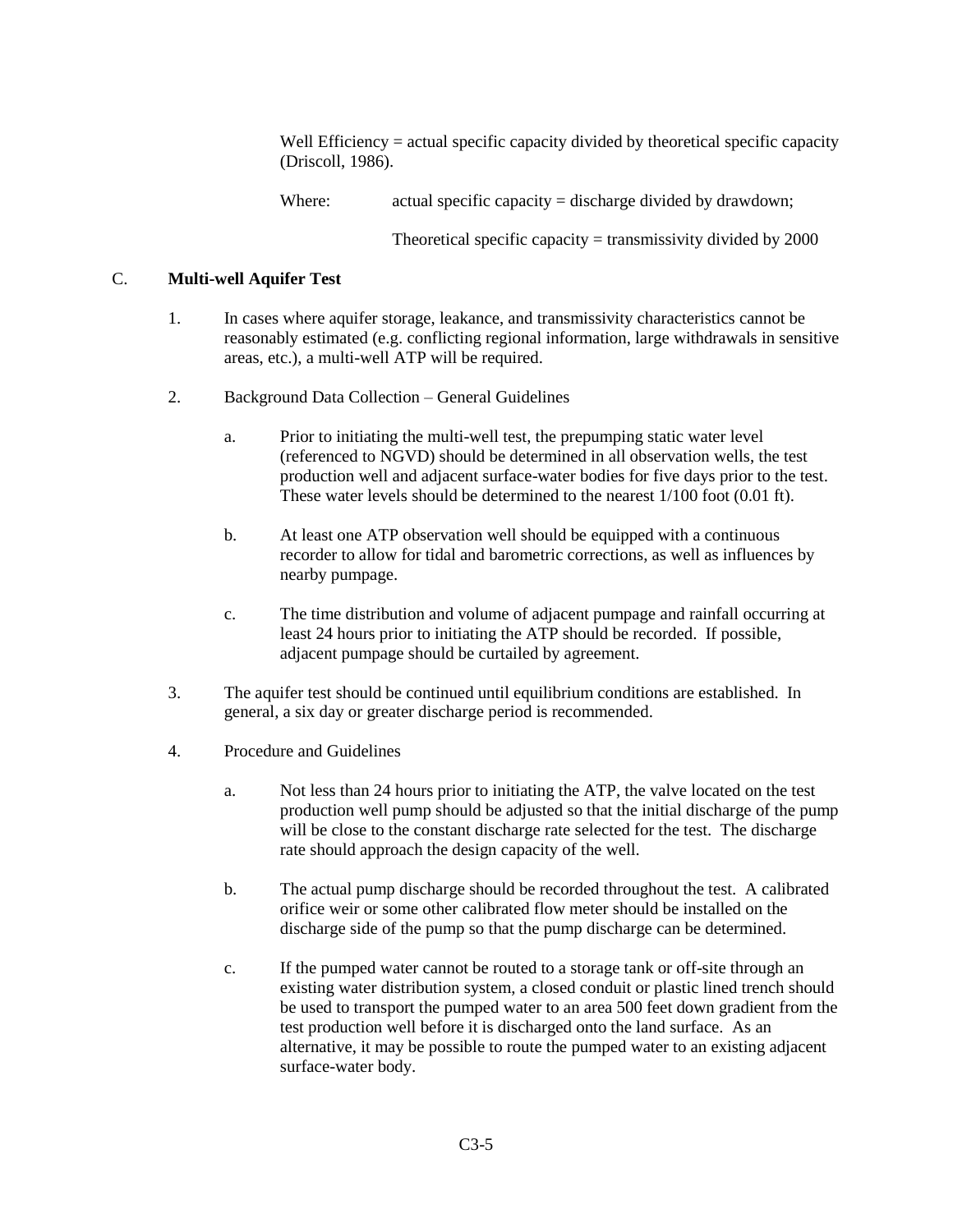- d. Drawdown and recovery water level measurements should be made to the nearest 1/100 foot (0.01 ft). Measurements should be made with a steel tape, graduated surveyor's chain, electric probe, continuous analog water level recorder or analog/digital recorder, or pressure-transducer recorder.
- e. A predetermined schedule for measuring drawdowns should be initiated as soon as the test production well pump starts to discharge. It is suggested that drawdown measurements be made according to the following schedule:

| Frequency of Measurement | Time After Pumping Started |
|--------------------------|----------------------------|
|                          |                            |
| every 15 seconds         | $0$ to 2 minutes           |
| every 30 seconds         | 2 to 5 minutes             |
| every 1 minute           | 5 to 15 minutes            |
| every 5 minutes          | 15 to 60 minutes           |
| every 10 minutes         | 60 to 120 minutes          |
| every 0.5 hour           | 2 to 5 hours               |
| every 1 hour             | thereafter                 |

f. After pumping the well at a constant rate for the appropriate discharge period, the pump is stopped and recovery water level measurements are made. Recovery data should be collected after the pump is stopped or until water levels have recovered within 0.05 feet of the initial static water level. It is suggested that recovery measurements be made according to the following schedule:

| <b>Frequency of Measurement</b> | <b>Time After Pumping Stopped</b> |  |
|---------------------------------|-----------------------------------|--|
| every 15 seconds                | 0 to 2 minutes                    |  |
| every 30 seconds                | 2 to 5 minutes                    |  |
| every 1 minute                  | 5 to 15 minutes                   |  |
| every 5 minutes                 | 15 to 60 minutes                  |  |
| every 10 minutes                | 60 to 120 minutes                 |  |
| every 0.5 hour                  | 2 to 5 hours                      |  |
| every 1 hour                    | thereafter                        |  |
|                                 |                                   |  |

- g. Rainfall during the aquifer test should be recorded. The aquifer test should be terminated if water levels in observation wells start to rise due to the effects of recharge from rainfall. Some fluctuations may be due to tidal or barometric effects, and these effects should also be accounted for in the analysis.
- h. A copy of all raw data collected during the aquifer test shall be provided to District staff.
- 5. Construction of Test/Monitor Wells
	- a. In most cases, a minimum of three production zone observation wells and one surficial or adjacent aquifer observation well are necessary to conduct a multiwell aquifer test. Depending on the hydrogeology, other observation wells may be needed in other artesian aquifer producing zones to evaluate anisotropy or effects on adjacent users, and more surficial or adjacent aquifer wells may be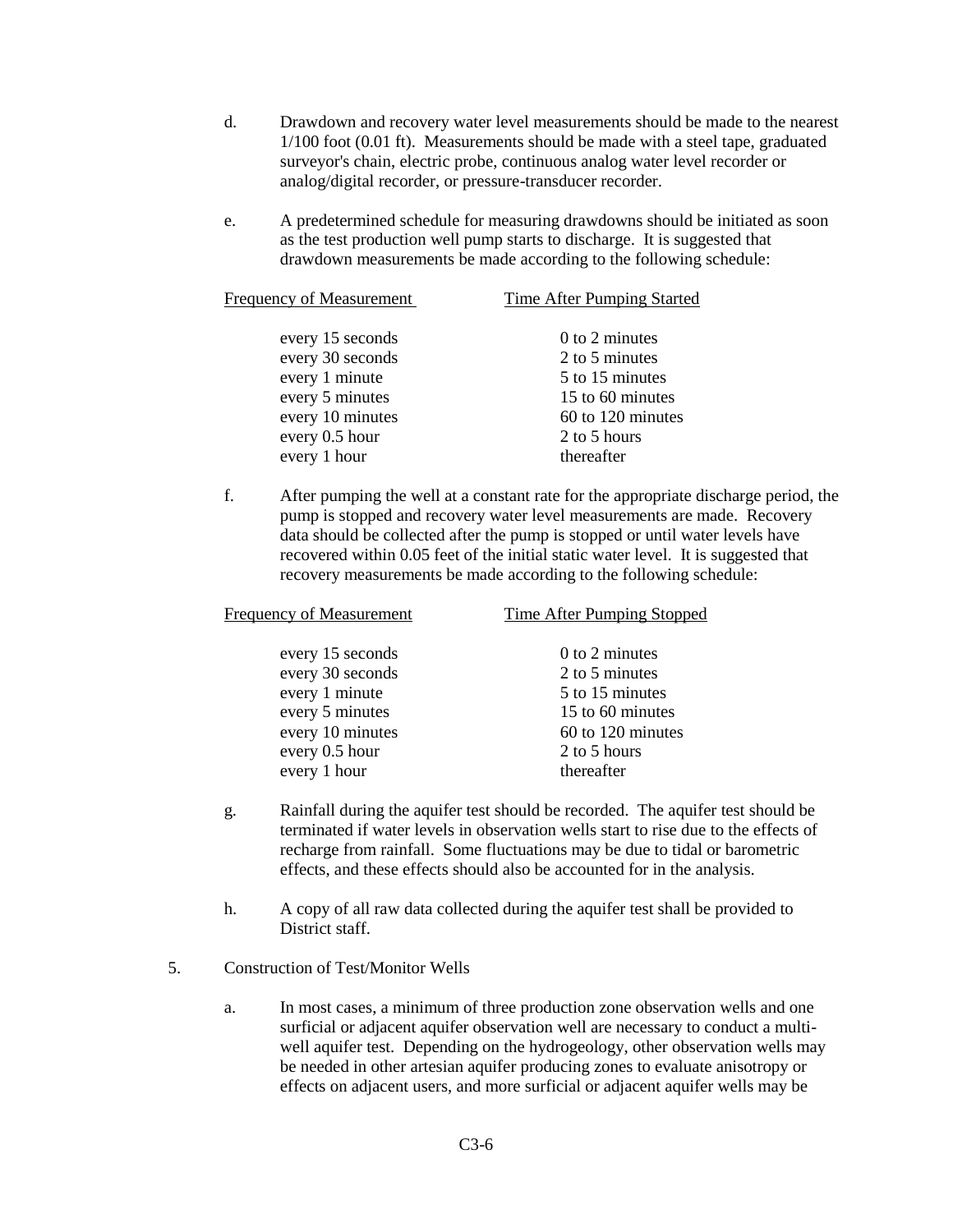needed to assess leakance variability. The construction of observation wells may be initiated after the proposed ATP has been agreed upon.

- b. The radial distance of the observation wells from the test production well will vary depending on the type of aquifer, its thickness, its average conductivity and stratification. Presented here are some general rules to follow for the observation well placement:
	- 1. For confined and semi-confined aquifers the production zone observation wells should be located based on the aquifer properties, discharge rate, and well construction. This distance typically is between 100 and 700 feet in the District.
	- 2. For unconfined or water-table aquifers the production zone observation wells should also be located based on aquifer properties, discharge rate, and well construction. The typical distance in these aquifers ranges from 30-400 feet from the pumped well.
	- 3. The observation wells should be placed along a line perpendicular to the regional ground-water flow, unless testing for anisotropy.
	- 4. The production zone observation wells should have screened or open hole segments that correspond to those of the test production well.
	- 5. The shallow or adjacent aquifer observation well(s) should be located approximately 50 feet from the test production well and constructed such that the anisotropic characteristics of the production zone (in the water table aquifer case) or the extent of the hydraulic connection across the semi-confining layers overlying or underlying the production zones (in the leaky artesian aquifer case) can be determined.
	- 6. All wells should be developed in such a manner that a good hydraulic connection exists between the wells and the zones being monitored.
- c. During the installation of the test production well and all observation wells, cuttings should be collected at every ten feet or lithology change.
- d. Geophysical logging for all production and observation wells is recommended. A geologic log should be made for each well and a hydrogeologic cross section for the site of investigation should be developed using the geologic and geophysical logs from each well.
- e. During drilling of the test production well, water-quality samples should be collected every 50 feet or at water-quality changes.
- 6. Analysis of Multi-well Aquifer Test Data
	- a. The Multi-well Aquifer Test raw data should be analyzed by means of analytical or graphical techniques which are based on theory which reasonably depicts onsite conditions. The analysis should determine the transmissivity (gpd/ft) and storage coefficient of the production zone as well as the leakance  $(gpd/ft^3)$  of any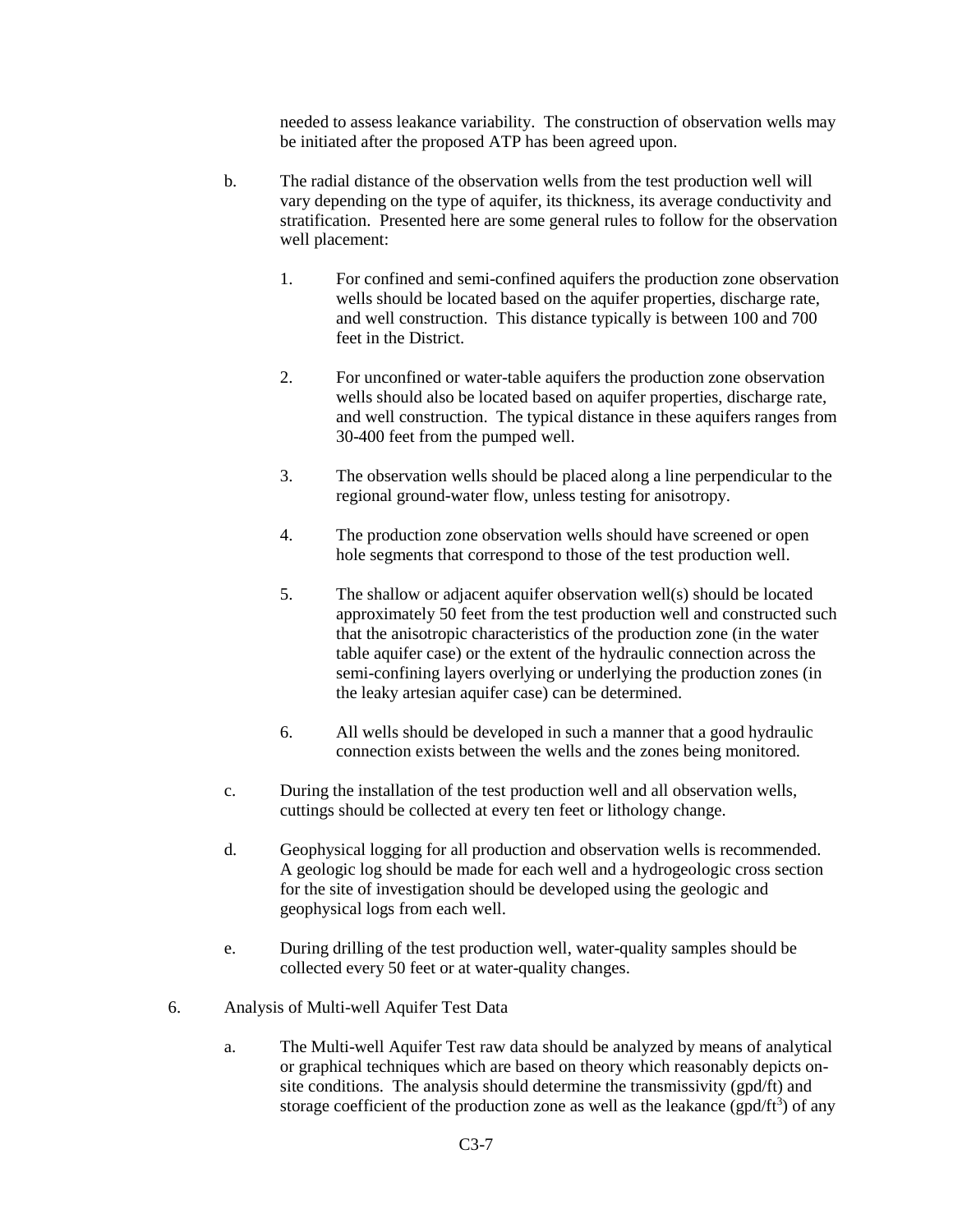confining zones. Recharge from surface-water sources should be considered in the analysis. An attempt should be made to explain inconsistencies in the observed data. When necessary, the raw drawdown and recovery data should be adjusted to account for the effects of tidal fluctuations, well efficiency losses, adjacent pumpage, recharge from surface water, atmospheric pressure changes, and partial penetration.

b. References for aquifer test analysis methods are numerous. Comprehensive discussions and reports of the various methods are included in: Stallman (1971), Driscoll (1986), National Water Well Association (1987), Lohman (1979), Walton (1987), Kruseman and Deridder (1979), and Newman and Witherspoon (1972).

# D. **Aquifer Test Program Report**

As the final step in an Aquifer Testing Program, the Applicant or Permittee should assemble a hydrogeologic study report including the following items:

- 1. A section describing the geologic and hydrogeologic conditions at the site of investigation. The description should incorporate a hydrogeologic cross section developed from the geologic and geophysical well logs compiled for the test production well and the three production zone observation wells. The cross section should indicate the thickness and relative location of each production zone and confining zone as well as the water quality and the relative head for each zone.
- 2. A section describing the construction of the test production well, observation wells required for the multi-well aquifer test, and any other adjacent wells. The cased and uncased depth of each well should be indicated on the hydrogeologic cross section. The locations of pertinent wells and surface-water bodies should be indicated on aerial photography with a minimum scale of  $1" = 2000'$ , or a  $7\frac{1}{2}$  minute USGS quadrangle map. The report should indicate the distance from each well or surface-water body to the test well.
- 3. A section describing the procedure used for running the aquifer test(s) as well as the technique used in determining the discharge of the test production well, in routing the pumped water away from the test production well, and in determining the changes in water levels.
- 4. A section describing how the data collected during the aquifer test(s) was analyzed to determine the hydraulic characteristics of the hydrogeologic system. Use the terms s, Q, t, and r, where  $s =$  drawdown,  $Q =$  discharge,  $t =$  time, and  $r =$  radius from pumped well, to describe the data.
	- a. The analysis of the data collected during a single well aquifer test should include a plot of drawdown versus time.
	- b. The analysis of the data collected during a multi-well aquifer test should include individual plot figures indicating the drawdown data collected from each well. Such plots should be provided on 3 x 5 cycle logarithmic paper (e.g. K&E 46- 7522 or National 12-191), or semi-log paper, dependent on the appropriate method. If a graphical solution involving type curves is used in the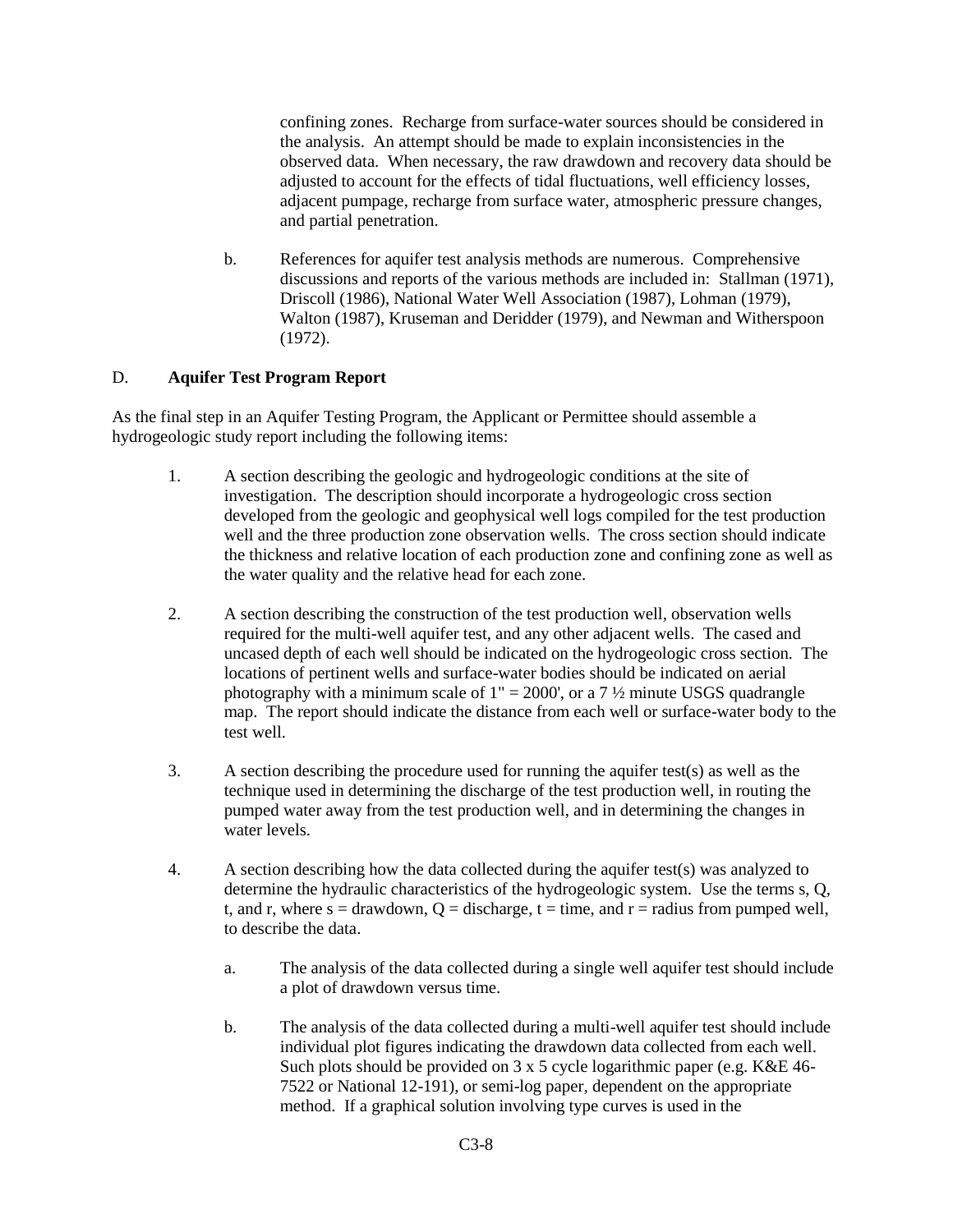determination of the aquifer characteristics, the pertinent Reference, curves and match points should be provided. The report should discuss the reasons for choosing the method(s) used. The report should also indicate the basis for selecting the value of transmissivity, storage coefficient and leakance most representative of the hydrogeologic system.

- 5. A section tabulating all water level, rainfall, pump discharge and adjacent pumping data collected throughout the ATP program. Copies of hydrographs should also be included in this section. All water levels should be referenced to the National Geodetic Vertical Datum (NGVD).
- 6. A discussion of all corrections made to the raw data (barometric, etc.) must be included, including the pertinent calculations.

#### E. **References and Bibliography**

- Stallman, R. W., 1971. Aquifer test design, observation, and analysis. Techniques of Water Resources Investigations of the United States Geological Survey, Book 3, Chapter B1.
- Walton, W. C., 1987. Groundwater Pumping Tests Design and Analysis. Lewis Publishers/NWWA, Chelsea, Michigan.
- Driscoll, F. G., 1986. Groundwater and Wells. Second Edition, Johnson Division, St. Paul, Minn.
- Cooper, H. H., and Jacob, C. E., 1946. A generalized graphical method for evaluating formation constants and summarizing well field history. Transactions, American Geophysical Union, Vol. 27, No. 4.
- Kruseman, G. P., and N. A. DeRidder, Analysis and Evaluation of Pumping Test Data. Inter. Institute for Land Reclamation and Improvement.
- Worthington, P. F., 1981. Estimation of the transmissivity of thin leaky-confined aquifers from single well aquifer tests. Journal of Hydrology, Vol. 49
- Theis, C. V., Brown, R. H., and R. R. Meyer, 1962. Estimating the transmissibility of aquifers from specific capacity of wells. U. S. Geological Survey Water Supply Paper 1536-I.
- Hurr, R. T., 1966. A new approach for estimating transmissibility from specific capacity. Water Resources Research, Vol. 2, No. 4.

Lohman, S. W., 1979. Ground-water Hydraulics. U. S. Geological Survey Professional Paper 708.

- National Water Well Association, 1987. Aquifer Analysis. National Water Well Association, Dublin, Ohio.
- Neuman, S. P., and P. A. Witherspoon, 1972. Field Determination of the Hydraulic Properties of Leaky Multiple Aquifer Systems, Water Resources Research v. 8 (5), pp. 1284-1298.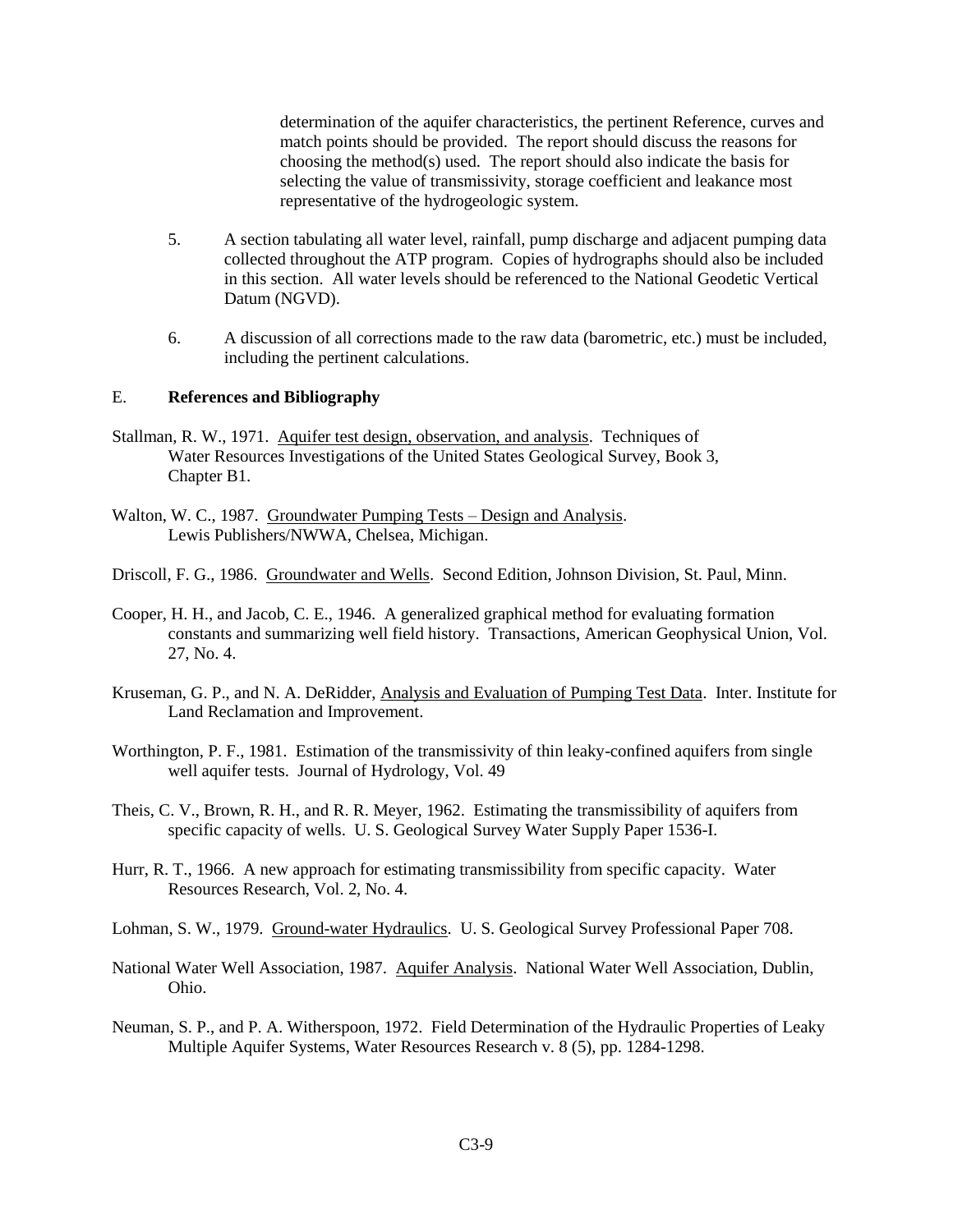## **4. AGRICULTURAL WATER USE ALLOTMENTS**

# A. **Calculation of Total Allocation Per Crop Per Season**

The distribution and amounts of Florida's rainfall are not always adequate to meet a crop's water demand. For many crops supplemental irrigation is required to produce optimum yields. In addition, irrigation is used for field preparation, crop establishment, frost-freeze protection, heat stress relief, salt leaching, chemigation, and system flushing and maintenance.

The District typically allocates agricultural water use based on a modified Blaney-Criddle method and other methods as described below; other appropriate methods may be used. Permittees and applicants may present data demonstrating their water needs. For each crop type, the permittee shall not exceed the total allocated quantity. This quantity is determined by multiplying the total irrigated acres by the total allocated quantity per irrigated acre per season.

Allocated inches per irrigated acre per season are determined for three major water use categories. The total allocation per irrigated acre for a growing period, represented by the following formula, is the sum of allocated water per irrigated acre for field preparation/crop establishment, supplemental irrigation and other uses. An irrigated acre is defined as the gross acreage under cultivation, including areas used for water conveyance such as ditches, but excluding uncultivated areas such as wetland, retention ponds, and perimeter drainage ditches.

(1) 
$$
TAI_g = (CE + GIR + OT) * AI * 27154
$$

where

| $TAI_g$    | $\equiv$ | total quantity allocated per crop per season (gallons)                    |
|------------|----------|---------------------------------------------------------------------------|
| CE.        | $=$      | field preparation/crop establishment allocated inches per season per acre |
| <b>GIR</b> | $\equiv$ | supplemental irrigation allocated inches per season per acre              |
| <b>OT</b>  | $=$      | other uses allocated inches per season per acre                           |
| AI         | $\equiv$ | irrigated area (acre).                                                    |
|            |          |                                                                           |

Irrigation systems that cannot provide the calculated quantities are permitted based on the system's maximum capacities.

#### B. **Determining Total Allocated Inches Per Acre Per Season**

#### 1. Field Preparation/Crop Establishment

Irrigation is provided before tilling and bedding, to construct compact moist beds. This moisture allows effective chemical treatment and enhances cover crop decay. In addition, moist beds facilitate capillary rise to provide water to the root zone.

Only seasonal crops are allocated irrigation quantities for field preparation and crop establishment. This quantity is for raising the water table depending on the season and soil type. Fall crops are assumed to need half of the quantity for this parameter than Spring crops because Fall crops are preceded by the wet season.

The allocated water comes from the maximum available water in the soil's horizon. To compensate for lateral flow, deep percolation and other losses this quantity is divided by the assigned crop establishment irrigation efficiency. Soil and water table information are found in the United States Department of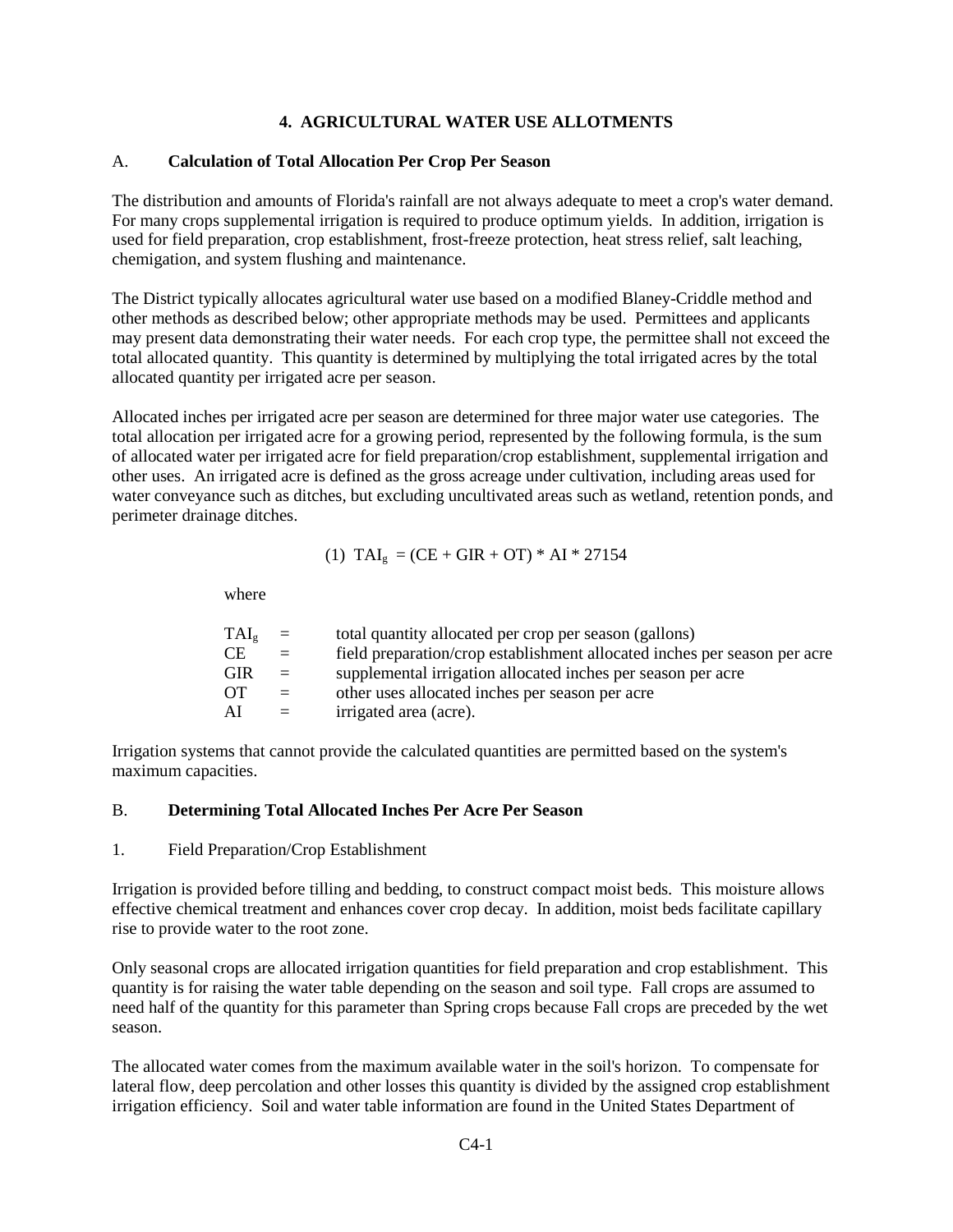Agriculture – Natural Resource Conservaiton Services (USDA – NRCS) "Florida Irrigation Guide," and in county soil surveys.

Field preparation and crop establishment quantities are increased for soils that are chemically treated. These soils maintain a high moisture content for about four weeks. The first month's evapotranspiration (ET) is added to the quantity used to raise the water table. The ET quantity offsets losses from soil evaporation during the treatment period. Again, to compensate for lateral flow, deep percolation and other losses this quantity is divided by the assigned crop establishment irrigation efficiency. The following formulas describe both of the aforementioned scenarios.

a. Field preparation and crop establishment for crops that do not require chemical soil treatment.

$$
(2a) CE = \frac{SW}{EF_{ac}}
$$

b. Field preparation and crop establishment for crops requiring chemical soil treatment.

$$
(2b) CE = \frac{SW + U(1)}{EF_{ac}}
$$

where

| CЕ        |     | total allocated inches per acre per season for field          |
|-----------|-----|---------------------------------------------------------------|
|           |     | preparation/crop establishment                                |
| SW        |     | soil's available water in top 18 inches for Fall crops and 36 |
|           |     | inches for Spring crops                                       |
| U(1)      | $=$ | first month evapotranspirational losses (inches)              |
| $EF_{ac}$ |     | assigned crop establishment irrigation efficiency.            |
|           |     |                                                               |

Crop establishment irrigation for strawberry production is mainly for stress relief. The applied water reduces transplant stress and allows roots to develop. For strawberries the total allocated water for field preparation and crop establishment is 380,156 gallons (14 inches) per acre per season except in the Southern Water Use Caution Area where that quantity is 12 inches. This quantity includes water for field preparation and crop establishment. Crop establishment quantities are from Institute of Food and Agricultural Services (IFAS) research at the Dover Station, Project #9, 1978 (Albregts, 1978).

2. Supplemental Irrigation

Under ideal conditions, the amount of water required for optimum crop production is the amount of water lost or used during growth. These losses consist of evaporation from the soil and plant transpiration. When limited climatic parameters are available the Blaney-Criddle method is used to estimate these evapotranspirational (ET) losses.

The Blaney-Criddle method is widely used to estimate ET. This empirical method was originally developed in the arid western United States. Blaney-Criddle uses long term local climatic data (temperature and solar radiation) and crop information to estimate ET.

During certain times of the year the Blaney-Criddle method tends to overestimate ET in humid areas. Researchers have adapted the Blaney-Criddle method to humid areas (Shih, et al, 1981; Shih, et al, 1983;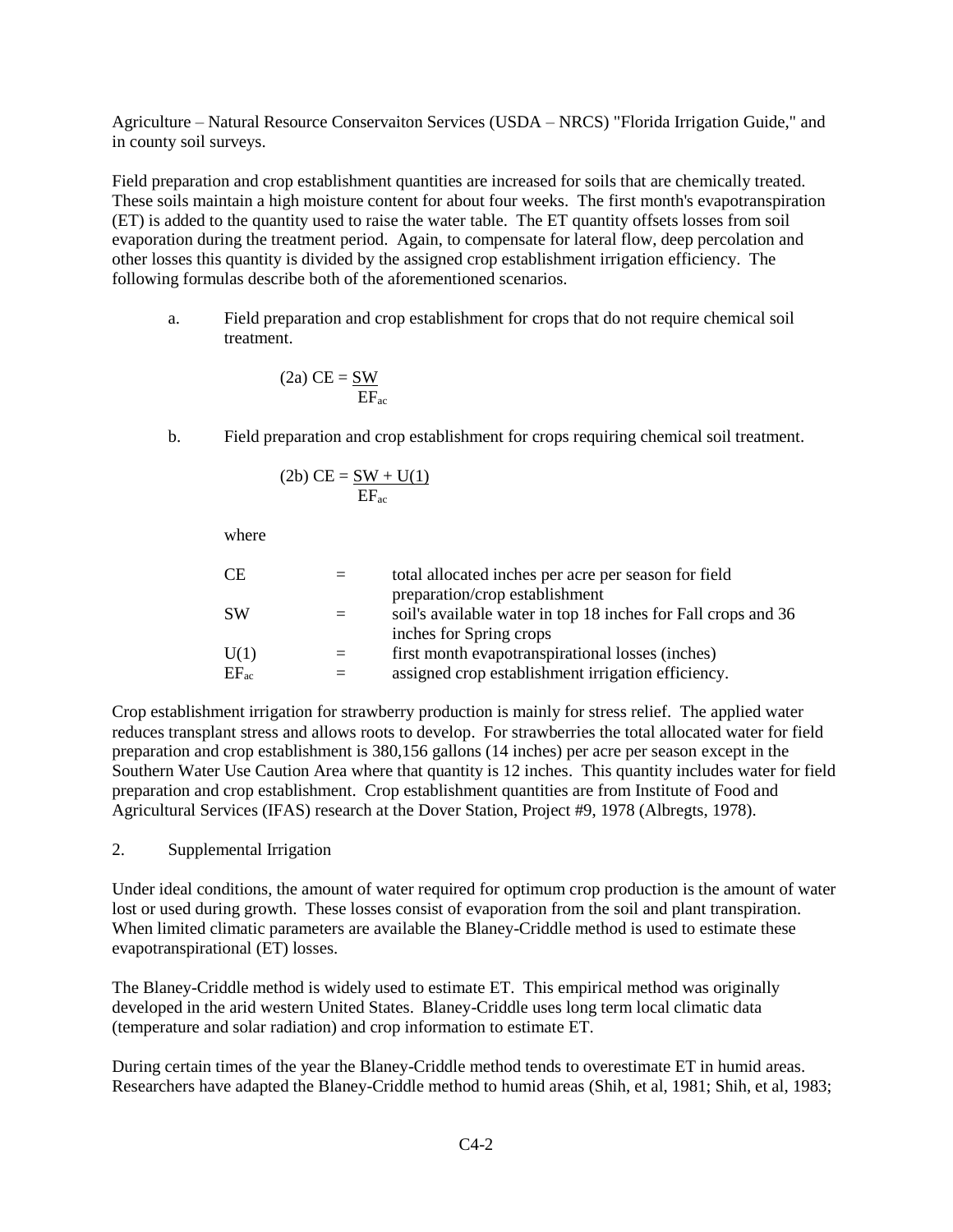Doorenbos & Pruitt, 1977). It was determined that by substituting solar radiation for daylight the method will give more accurate ET estimates. This change is incorporated into the District's methodology.

m

a. The Blaney-Criddle equation with a Florida modification for calculating evapotranspiration in its<sup>2</sup> basic form is:

(3) 
$$
U = k
$$
  $\overline{V}$  p t/100

where

| U | total crop evapotranspiration for a given period                |
|---|-----------------------------------------------------------------|
| k | an annual, seasonal, or monthly empirical consumptive use       |
|   | coefficient which varies according to the crop (see description |
|   | below)                                                          |
| p | percent of solar radiation during the period                    |
| t | mean temperature for the period, in degrees Fahrenheit          |
| m | month                                                           |
|   |                                                                 |

b. The following modification to account for crops and seasonal conditions has been made to the above equation:

$$
(4) \ \mathbf{k} = \mathbf{k} \mathbf{t} \ast \mathbf{k} \mathbf{c}
$$

where

| kt | $=$ | climatic coefficient related to the mean air temperature    |
|----|-----|-------------------------------------------------------------|
|    |     | $.0173t - .314$<br>$\equiv$ $\equiv$                        |
| kc | $=$ | growth coefficient reflecting the growth stage of the crop. |

- a. The crop growth coefficient (kc) is determined as follows:
	- 1. For perennial crops, monthly growth coefficients are used (refer to the coefficients used in most recent version of AGMOD or contact District Staff for further information).
	- 2. For seasonal crops, to determine monthly values, the coefficients at certain percentages of the growing season are averaged (refer to the coefficients used in most recent version of AGMOD or contact District Staff for further information).

For example, if a crop with a four month growing season is planted in September, the coefficients for five percent through twenty-five percent of its early development are averaged to give a growth coefficient for September, the coefficients for thirty percent through fifty percent of its early to mid-development are averaged to give a coefficient for October, and so on.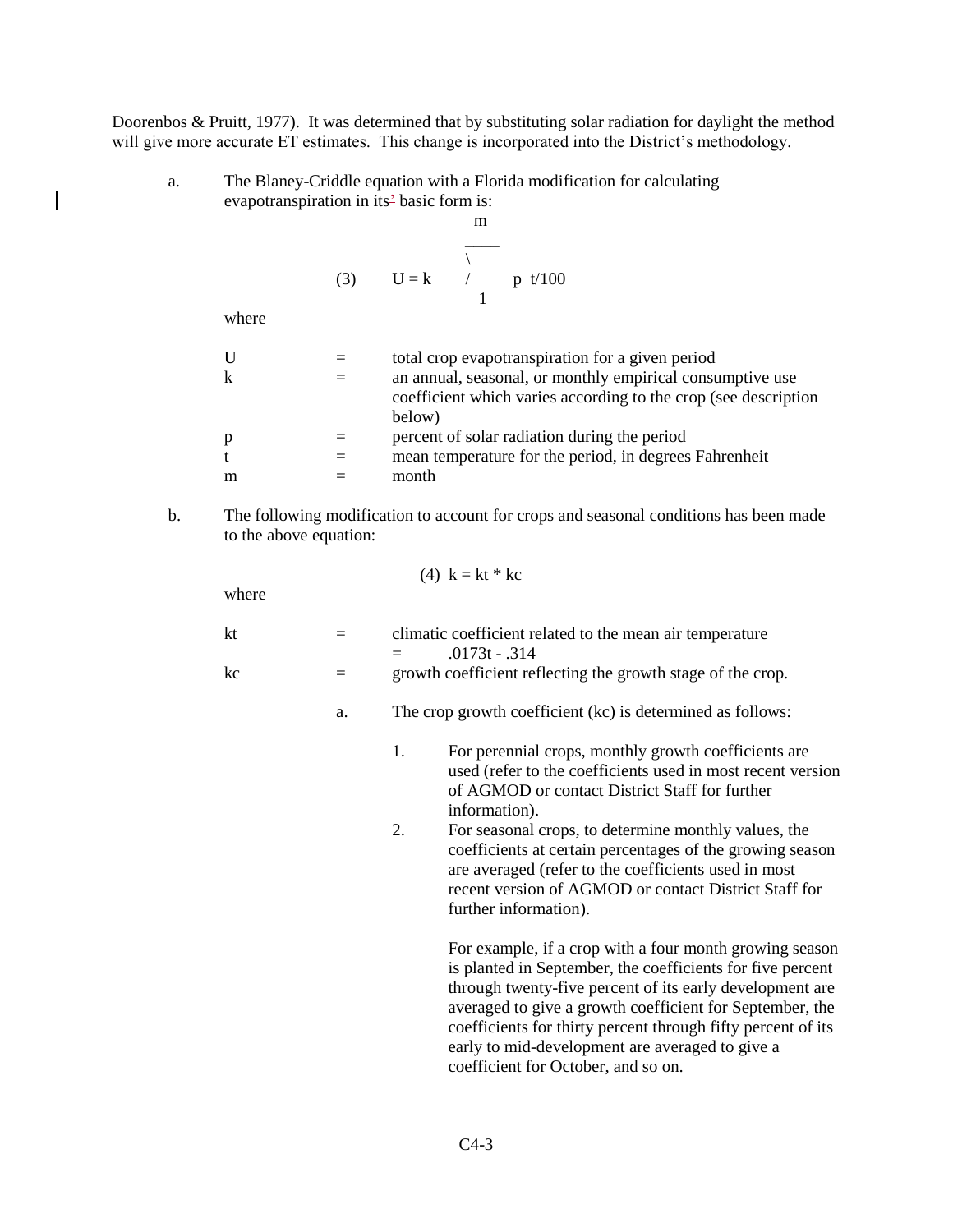Effective rainfall and supplemental irrigation provide a crop's water requirements. Effective rainfall is the amount of rain stored in a crop's root zone. It is based on soil and crop root zone. Supplemental irrigation is the difference between crop water use (ET) and effective rainfall, divided by the assigned irrigation efficiency. Equations to calculate effective rainfall are from USDA - NRCS TR-21 "Irrigation Water Requirements."

Field conditions and cropping patterns can affect the amount of effective rainfall. The amount of usable rain on plastic mulched beds could be limited. Most of the crop's roots are in the bed and cannot directly utilize rain. Therefore, for permitting purposes, effective rainfall for plastic mulched crop production is assumed to be zero. This assumption will be used until additional data is available.

c. The supplemental irrigation is calculated as follows:

(5) 
$$
SUP = U - re(d \ 2/10, s)
$$

where

| SUP | $=$ | supplemental crop requirement for the growing period in inches            |
|-----|-----|---------------------------------------------------------------------------|
| re  | $=$ | effective rainfall, (amount of rain stored in the root zone)              |
|     |     | normalized to the 2-in-10 year drought ( $d \frac{2}{10}$ ), and the soil |
|     |     | $type(s)$ .                                                               |

The gross irrigation quantity equals the supplemental irrigation requirements divided by the assigned irrigation efficiency. By using the assigned efficiency the applicant is allocated quantities that include crop requirements and water lost during delivery. These losses include water supply, conveyance, system and application.

The assigned supplemental irrigation efficiency is based on the application efficiency. This irrigation efficiency is a measurement of the effectiveness of an irrigation system to deliver water to a crop's root zone. It is the ratio of the water in the root zone to the water pumped. The District generally uses the average application efficiency values cited in IFAS publications. However, in WUCA's, where there is increased competition for the resources, higher than average application efficiencies are used.

d. The allocated supplemental irrigation is calculated as follows:

(6) GIR = (SUP/EFas)

where

| GIR       | =                        | total allocation for supplemental irrigation (inches per acre) |
|-----------|--------------------------|----------------------------------------------------------------|
| $EF_{as}$ | $\overline{\phantom{0}}$ | assigned supplemental irrigation efficiency.                   |

The District uses a computer program to calculate the allocated supplemental crop water requirement. The program approximates equations (3) through (6) as follows:

| (7)  | f(m)   | $=$      | $(t(m) * p(m)) / 100$                      |
|------|--------|----------|--------------------------------------------|
| (8)  | kt(m)  | $=$      | $(0.0173 * t(m)) - 0.314$                  |
| (9)  | k(m)   | $=$      | $kt(m) * kc(m)$                            |
| (10) | u(m)   | $=$      | $f(m) * k(m)$                              |
| (11) | rtl(m) | $\equiv$ | $(0.70917 * (rt(m) ** 0.82416) - 0.11556)$ |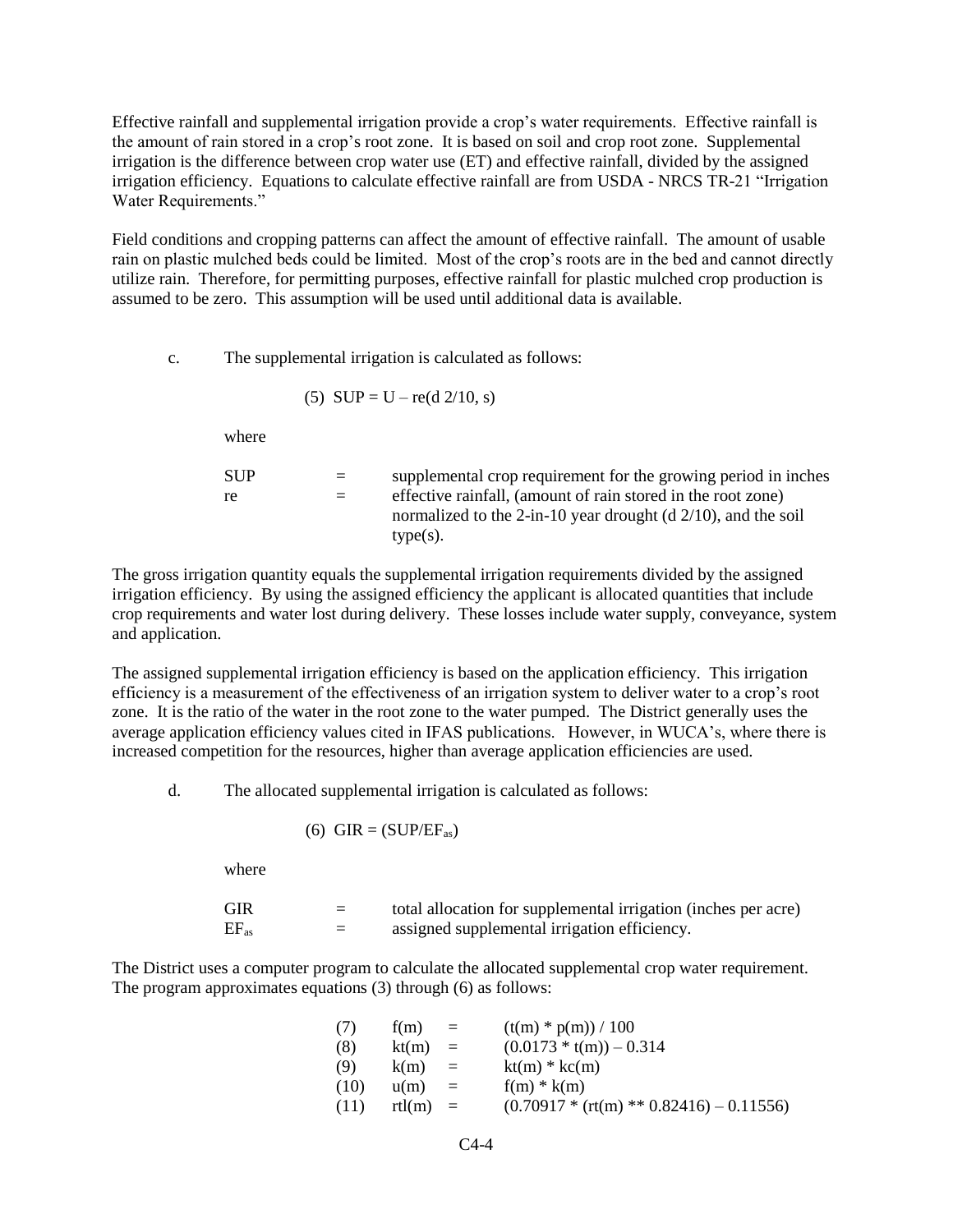| (12)  | ul(m)      | $\equiv$ | $10$ ** $(0.02426$ * $u(m))$                     |
|-------|------------|----------|--------------------------------------------------|
| (13)  | fl         |          | $.531747 + (.295154 * D) - (.057697 * D ** 2) +$ |
|       |            |          | $(.003804 * D **3)$                              |
| (14)  | $re(m) =$  |          | rtl(m) $*$ ul(m) $*$ fl                          |
| (15)  | $re2(m) =$ |          | $re(m) * f2$                                     |
|       |            |          |                                                  |
| where |            |          |                                                  |

| m                | $=$      | month of year                                                                                                 |
|------------------|----------|---------------------------------------------------------------------------------------------------------------|
| u(m)             | $=$      | average monthly evapotranspiration                                                                            |
| rt(m)            | $=$      | average monthly rainfall (see coefficients used in most<br>recent version of AGMOD or contact District Staff) |
|                  |          |                                                                                                               |
| f(m)             | $\equiv$ | monthly evapotranspiration factor                                                                             |
| t(m)             | $=$      | average monthly temperature (see coefficients used in<br>most recent version of AGMOD or contact District     |
|                  |          | Staff)                                                                                                        |
| p(m)             | $\equiv$ | monthly percentage of solar radiation (see coefficients                                                       |
|                  |          | used in most recent version of AGMOD or contact                                                               |
|                  |          | District Staff)                                                                                               |
| re(m)            | $=$      | monthly effective rainfall                                                                                    |
| $re2(m) =$       |          | monthly effective rainfall normalized to 2-in-10 year                                                         |
|                  |          | drought                                                                                                       |
| kt(m)            | $\equiv$ | monthly climatical coefficient                                                                                |
| $k\text{c(m)}$ = |          | monthly crop growth coefficient (see coefficients used in                                                     |
|                  |          | most recent version of AGMOD or contact District                                                              |
|                  |          | Staff)                                                                                                        |
| $rt1(m) =$       |          | average monthly effective rainfall factor considering                                                         |
|                  |          | average monthly rainfall                                                                                      |
| $u1(m)$ =        |          | average monthly effective rainfall factor considering                                                         |
|                  |          | average monthly evapotranspiration                                                                            |
| D                | $=$      | net depth of application (sum of each average soil water                                                      |
|                  |          | holding capacity in the soil horizon times the root-zone                                                      |
|                  |          | horizon)                                                                                                      |
| f1               | $=$      | soil factor                                                                                                   |
| f2               | $=$      | ratio of 2-in10 year growing-season effective rainfall to                                                     |
|                  |          | average annual rainfall (see ratios used in most recent                                                       |
|                  |          | version of AGMOD or contact District Staff).                                                                  |

For perennial crops the computer solves equation (5) for each month of the year. For seasonal crops the equation is solved for each month of the growing season. The monthly difference between evapotranspiration and 2-in-10 year effective rainfall is the basis of the allocated supplemental irrigation. The monthly differences are divided by an assigned supplemental irrigation efficiency and summed to determine the annual crop water requirement in inches (6).

#### 3. Other Use

There are several other water uses related to crop production. Water is applied for chemigation, cold protection, cooling, leaching of salts from the soil, and for flushing and maintaining irrigation systems. Most of these quantities are crop and system related. Water requirements for leaching and cold protection are found in USDA-NRCS and IFAS publications.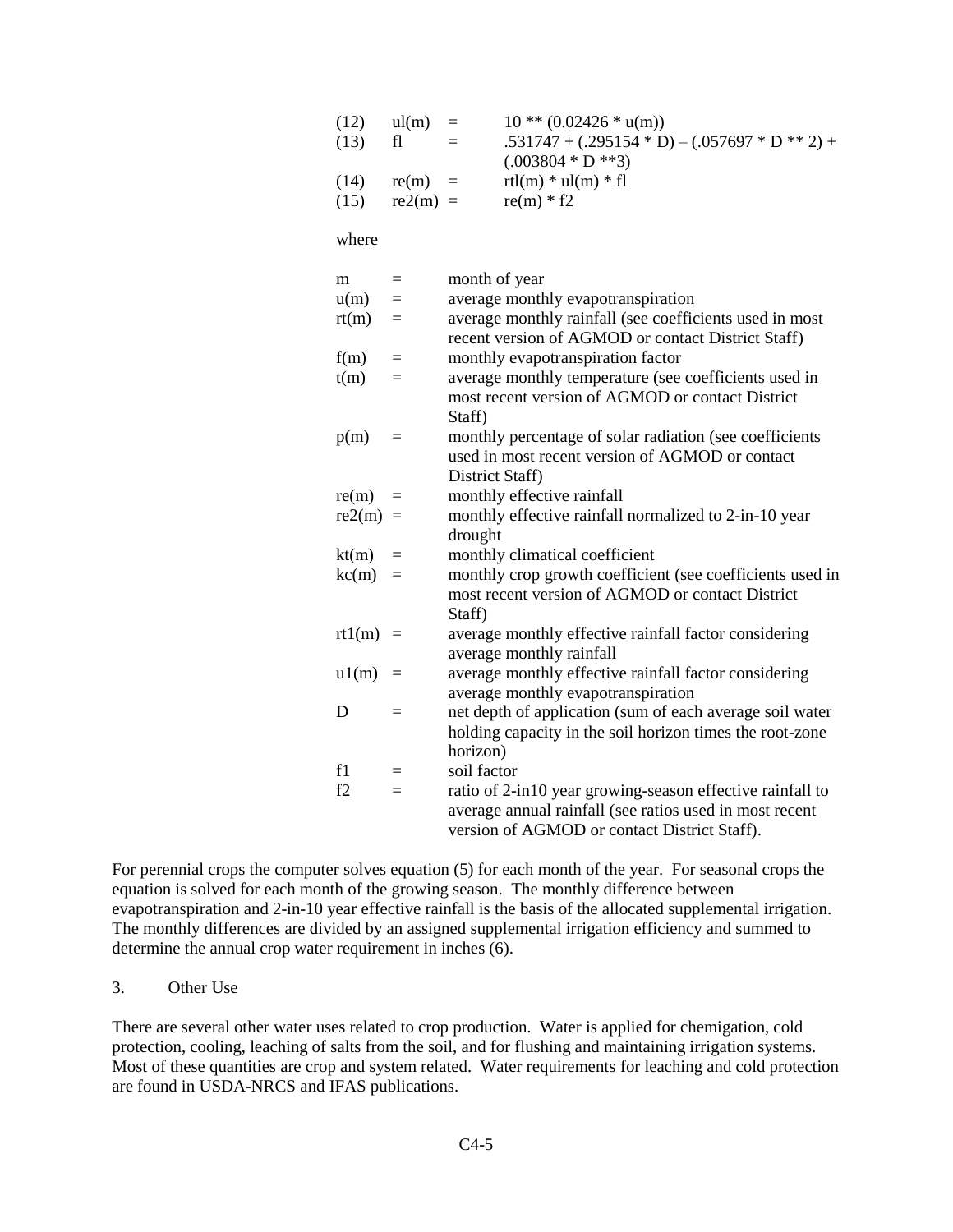Cold protection quantities are based on the warmth created by the latent heat of fusion. The daily quantity (24 hours) for citrus is 72,000 gal/acre, and for strawberries 162,924 gal/acre. This water use is not accounted for when evaluating annual water use compliance. However, it is included in maximum daily amounts. Cold protection quantities must be reported and should not exceed the listed amounts for a 24-hour use.

All remaining "other water" uses are permitted as a percentage of the quantity allotted for gross irrigation. Ten percent of the gross irrigation requirements are added to micro-irrigation systems and five percent to all other systems. The five percent difference is because micro-irrigation systems usually require more water for flushing and leaching. Additionally, chemigation is applied directly through micro-irrigation systems.

1. Other water uses for micro-irrigation systems

$$
(16) \text{ OT} = .1 * \text{GIR}
$$

where

 $OT =$  other water uses (inches). 2. Other water uses for non micro-irrigation systems

$$
(17)
$$
  $OT = .05 * GIR$ 

C. Examples of Total Allocated Inches Per Acre Per Season

As a general guide, the total allocated inches per acre per season for common crops and soil types, with typical planting dates and season length are available in the most recent version of AGMOD. If further information is required, please contact District staff. Quantities can be converted to gallons by multiplying them by 27,154.

For crops, soil types, planting dates, and length of growing season not in those tables or for crops planted outside the WUCA's, you can get the total allocated inches per acre per season utilizing procedures described above. Or, complete the Agricultural Water Allotment Form and submit it to the District. The District will return the form with the total allocated inches per acre per season per crop based on the information provided.

Please note that all examples/equations above have been used as of July 19, 2012. Please contact District Staff for information pertaining to examples which use the equations currently used.

D. Additional Information

Additional details may be found in the following sources:

Albregts, Howard, "Intermittent Overhead Sprinkler Irrigation to Establish Strawberry Plants in the Fruiting Field," Research Report, Project #9, 1978.

Albregts, Howard, "Water Use in Strawberry Transplant Establishment," Research Report, DOV-1985-2.

Cohen, "Agricultural Water Use Model" SWFWMD, 1990.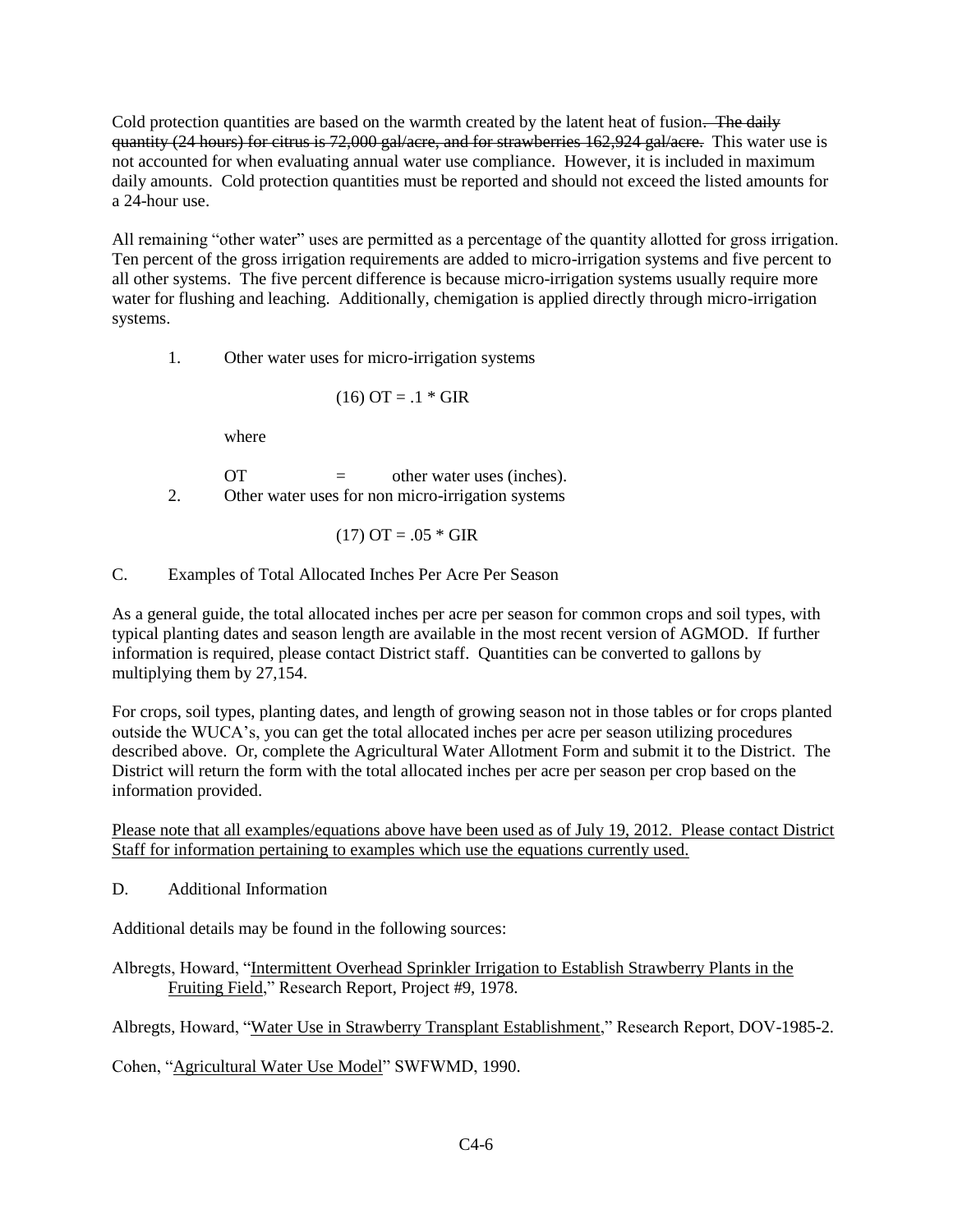- Doorenbos & Pruitt, "Guidelines for Prediction Crop Water Requirements," FAO Irrigation and Drainage Paper 24, 1977.
- "Irrigation Water Requirements," Technical Release No. 21, USDA, Soil Conservation Service, Engineering Division, 1970.
- Parsons et al. "Low Volume Micro Sprinkler Undertree Irrigation for Frost Protection of Young Citrus Trees," Procedure Florida State Horticultural Society 94:55-59-1981.
- SFWMD. "Agricultural Water Use Model," computer disk.
- SFWMD. "Permit Information Manual Volume III," June, 1985.
- Shih et al. "Comparison of Methods of Evapotranspiration Estimation," American Society of Agricultural Engineers Paper No. 81-2015.
- Shih et al. "Basinwide Water Requirements Estimation in Southern Florida," American Society of Agricultural Engineers Transactions, 1983.
- SJRWMD. "Technical Memorandum 30 Year Mean Blaney-Criddle Supplemental Irrigation Requirements."

Smajstrla et al. "Characteristics of Potential Evapotranspiration in Florida," American Society of Agricultural Engineers Paper No. FSC-84-003.

Smajstrla et al. "Efficiencies of Florida's Agricultural Irrigation Systems," IFAS 1988.

U.S. Dept. of Agriculture, Soil Conservation Service. "Florida Irrigation Guide," August, 1982.

October 1990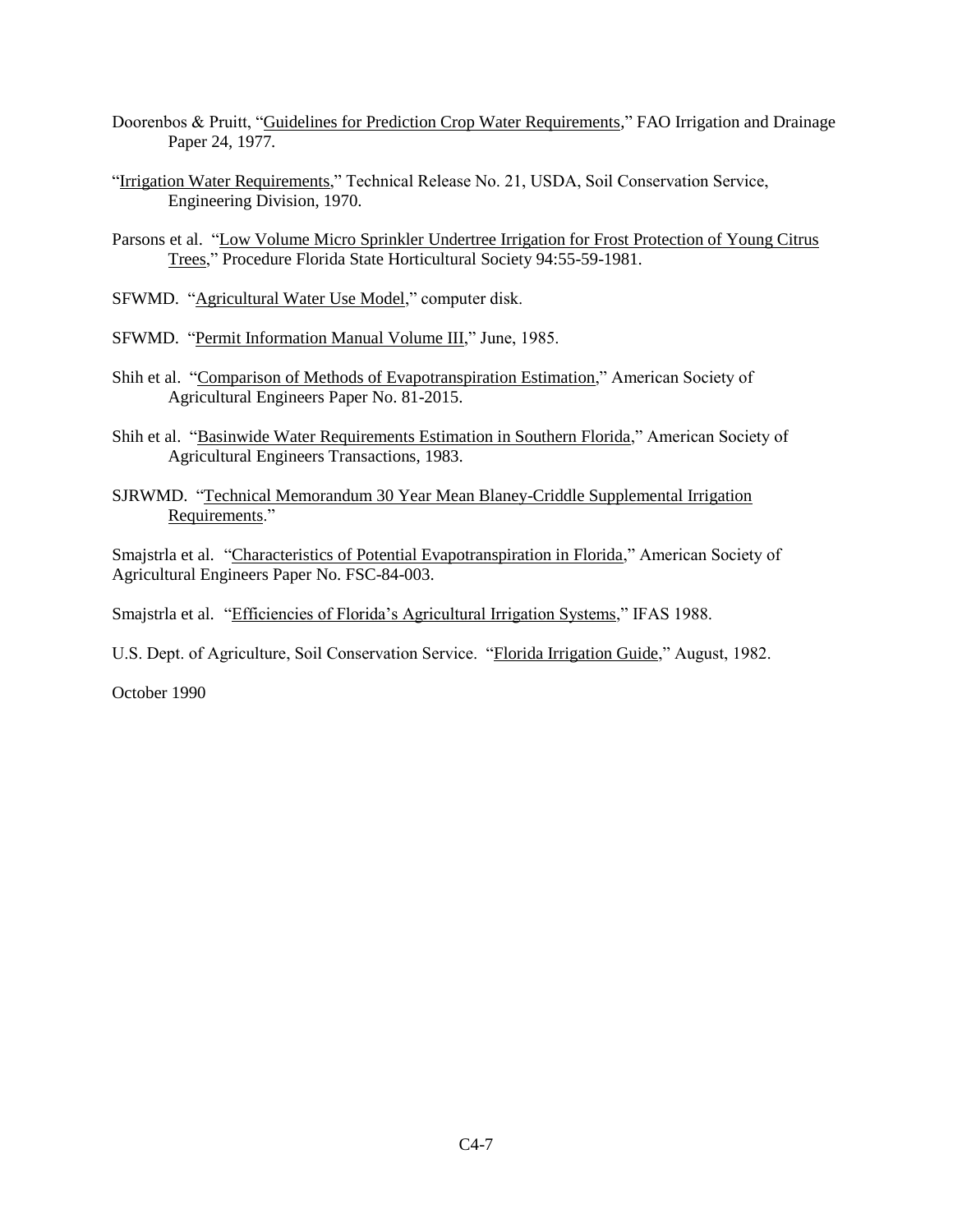

#### *Southwest Florida Water Management District*

 *2379 Broad Street • Brooksville, FL 34604-6899 • (352) 796-7211 • 1-800-423-1476 (FL only); Suncom 628-4150 • TDD only: 1-800-231-6103 (FL only) [• http://www.swfwmd.state.fl.us](http://www.swfwmd.state.fl.us/)*

# **AGRICULTURAL WATER ALLOTMENT FORM**

To determine the inch per acre allotment for your crop(s), complete this form and return it to the District. The District will return to you the calculated inches per acre. Submit one form for each water use permit.

# **NOTE: In the table below, the numbered columns may be used for different crops of different planting dates. If you have more than four crops or planting dates, use additional forms.**

| County                     |  |  |
|----------------------------|--|--|
| Crop                       |  |  |
| <b>Planting Date</b>       |  |  |
| Season Length (days)       |  |  |
| Primary Soil Type          |  |  |
| Irrigation System Type (1) |  |  |
| (2)                        |  |  |

| WUP No.                                      |  |  |
|----------------------------------------------|--|--|
|                                              |  |  |
|                                              |  |  |
|                                              |  |  |
| $\text{Telephone: } \textcircled{\textcirc}$ |  |  |

| <b>For District Use Only:</b>                                                   |             |               |                 |  |  |  |  |
|---------------------------------------------------------------------------------|-------------|---------------|-----------------|--|--|--|--|
|                                                                                 | $\ast$      | <b>INCHES</b> | <b>COMMENTS</b> |  |  |  |  |
|                                                                                 |             |               |                 |  |  |  |  |
|                                                                                 | $\mathbf 2$ |               |                 |  |  |  |  |
|                                                                                 | 3           |               |                 |  |  |  |  |
|                                                                                 | 4           |               |                 |  |  |  |  |
| MOTE. Our afflice have done commetted that them to cofficient contain conceitor |             |               |                 |  |  |  |  |

**NOTE: Quantities based on assumption that there is sufficient system capacity.**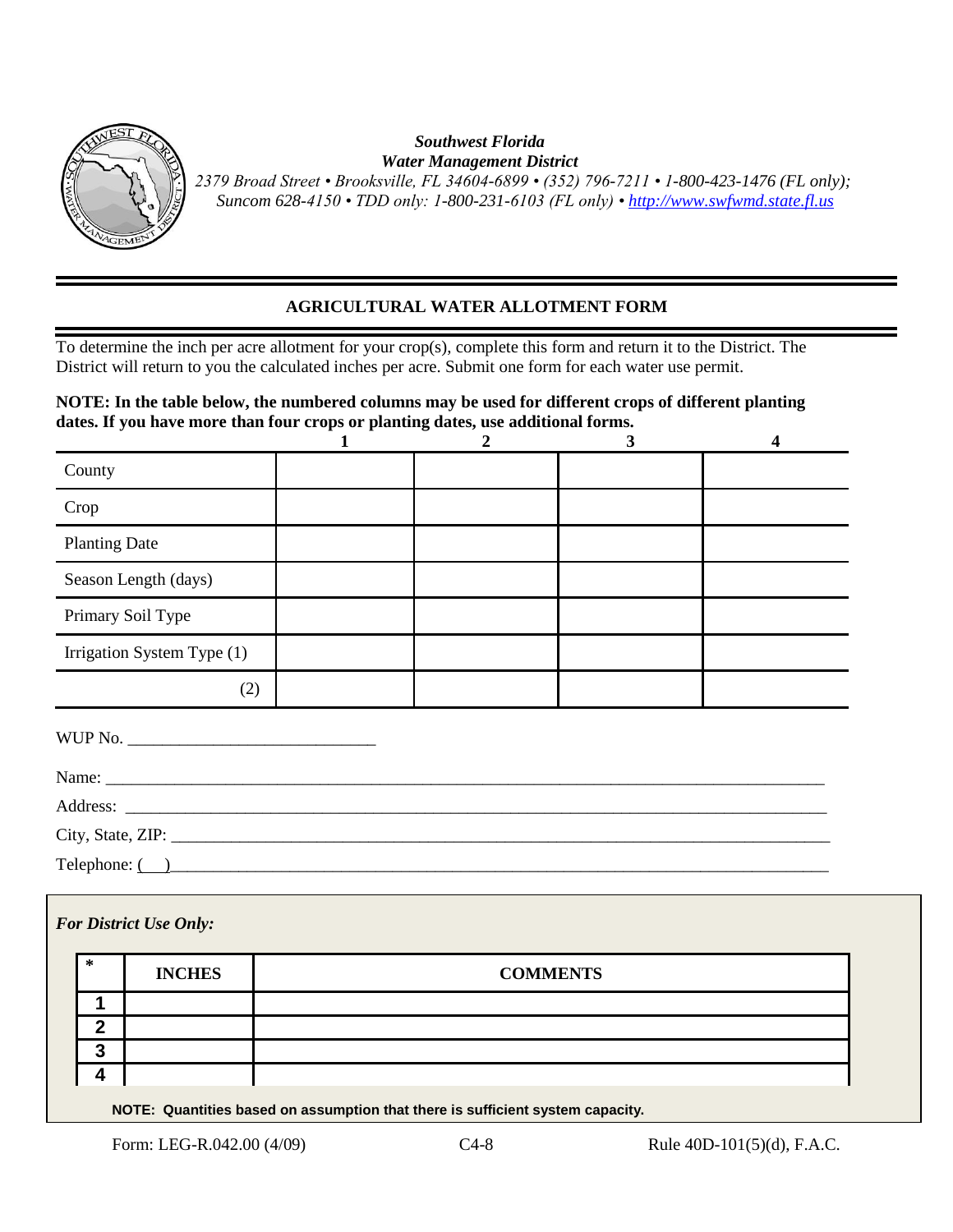#### **5. GROUND-WATER LEVEL MONTORING PROGRAM**

A ground-water level monitoring program may be required to adequately indicate the impact of the proposed use on existing legal uses, water bodies, land uses, environmental features such as wetlands, saline water intrusion, or the aquifer. These guidelines are intended to help the Permittee in developing a ground-water level monitoring program.

Staff determines the scope of a Permittee's monitoring program by the size of the withdrawal, the hydrologic properties of the aquifer, the amount and type of other water use in the aquifer, and the land use surrounding the withdrawal. The number of wells required for monitoring will normally be specified in the special conditions of the permit. For example, a water use of less than one million gallons per day in a relatively undeveloped inland area may require only one monitoring well, while a use of several million gallons per day from a highly-stressed coastal aquifer subject to salt water intrusion may require a number of monitoring wells at several depths located at various directions and distances from the withdrawal.

Since the hydrologic aspects of each withdrawal will differ these guidelines are general in nature and may be modified where appropriate. A monitoring program for flowing wells will require a different methodology. Specific details and requirements for each program will be prepared on a case-by-case basis within the context of these guidelines. The Permittee should meet with District staff prior to monitor well construction in order to review the design and scope of the monitoring program.

- A. Monitor Well Design, Construction, Documentation, and Recorder.
	- 1. Well Network Design Guidelines
		- a. The specific number, depth, location and design specifications of monitoring wells are determined on a case-by-case basis.
		- b. Individual well locations are determined after the consideration of factors such as saline water bodies, potential pollution sources, nearby wells, surface-water bodies and wetlands, and the boundary of the cone of depression.
		- c. Design and construction specifications for each well, include drilling method, total depth, casing depth and type, and well finish. The specifications are developed based on factors such as local geology, drilling conditions, nearby wells completed either in the production zone or adjacent zones or aquifers, and the parameters to be monitored from the well.
	- 2. Well Construction Guidelines
		- a. All monitoring wells shall be installed by a registered well driller working under the direction of a licensed contractor.
		- b. All materials and equipment shall be clean and free from oil, grease, solvents, or other contaminants.
		- c. Upon completion, the monitoring well shall be capable of producing water substantially free of sand and completely free of drilling fluids, and shall be responsive to water level changes in the aquifer.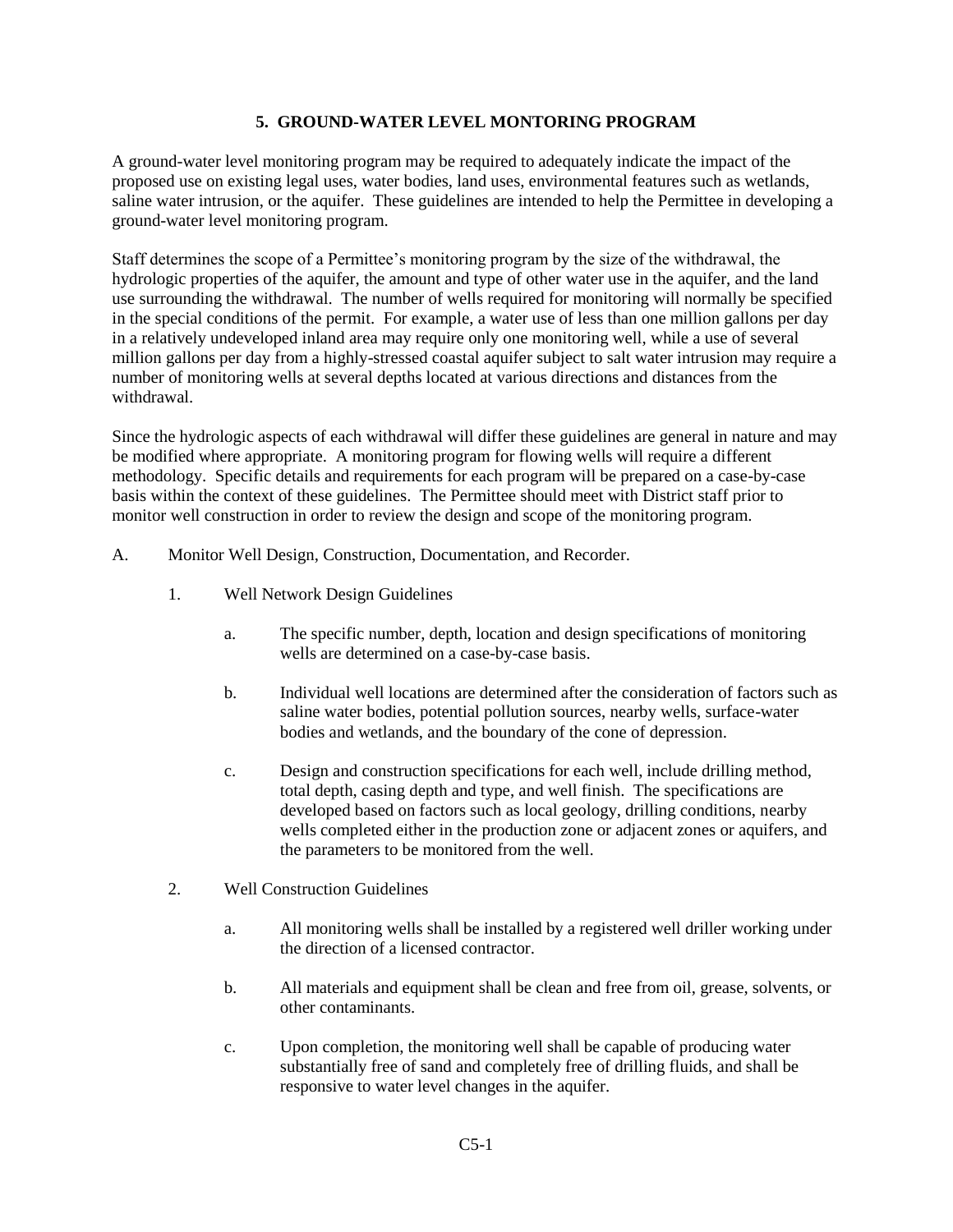- d. Sampling: Formation samples shall be collected during drilling every ten (10) feet or at each change of lithology, whichever occurs first. Samples shall be representative of the formation materials encountered at the depth at which they naturally occur in the borehole. Samples shall be clearly and indelibly labeled with the well identification and depth interval represented by the sample. A detailed driller's report shall be maintained and shall include, but not be limited to, a description of all formations encountered, depths at which the formations are encountered, and the number of feet drilled.
- e. Casing: Well casing shall be new, schedule 40 PVC pipe or its equivalent, with a minimum 2-inch nominal diameter. The casing shall be assembled with threaded couplings, slip couplings, or flush joint threaded ends. If couplings are used, they may be secured to the casing with stainless steel screws that do not penetrate the PVC casing. Solvents and/or glue shall not be used to join casing. The well casing may extend above or below the protective steel casing. The top of the casing shall be fitted with a removable, vented cap.
- f. Screen: Well screen shall be new, schedule 40 PVC slotted pipe or its equivalent, 3 to 5 feet long with a minimum 2 inch nominal diameter. Slot size shall be compatible with formation materials and artificial gravel pack. It shall be fitted with a tail pipe of new, schedule 40 PVC pipe or its equivalent, 2 feet long with a minimum 2 inch nominal diameter. The bottom of the tail pipe shall be assembled and attached to the casing in a manner similar to the assembly of the casing. The casing and screen shall be plumb and centralized within the borehole.
- g. Gravel Pack: An artificial gravel pack of washed, well rounded, well sorted, silica gravel of a size compatible with formation materials and screen slot size shall be used. The gravel shall have a minimum thickness of 2 inches and shall be placed in the borehole in such a manner as to completely fill the annular space. The gravel pack shall extend from the bottom of the tail pipe to 2 feet above the top of the screen.
- h. Sand Cap: A sand cap consisting of clean washed quartz (silica) filter sand having a diameter of approximately 0.04 inches (1 mm) shall be used. The sand cap shall extend from the top of the gravel pack to 2 to 3 feet above the top of the gravel pack. The sand cap shall be placed in the borehole in such a manner as to completely fill the annular space. The sand cap shall have a minimum thickness of 2 inches. Bentonite or similar clay materials shall not be used as a substitute for the sand cap.
- i. Grout: Neat cement grout shall be placed in the borehole from the top of the sand cap to ground surface. No more than 6 gallons of water per cubic foot of cement shall be used. The grout shall have a minimum thickness of 1 inch and shall be placed in the borehole in such a manner as to completely fill the annular space.
- j. Well Casing Protection: A protective steel casing or equivalent shall be placed around the well casing a minimum of 2 feet below land surface to a minimum of 2 feet above land surface. The protective steel casing shall be of a diameter that allows access to the well casing for water level measurements and water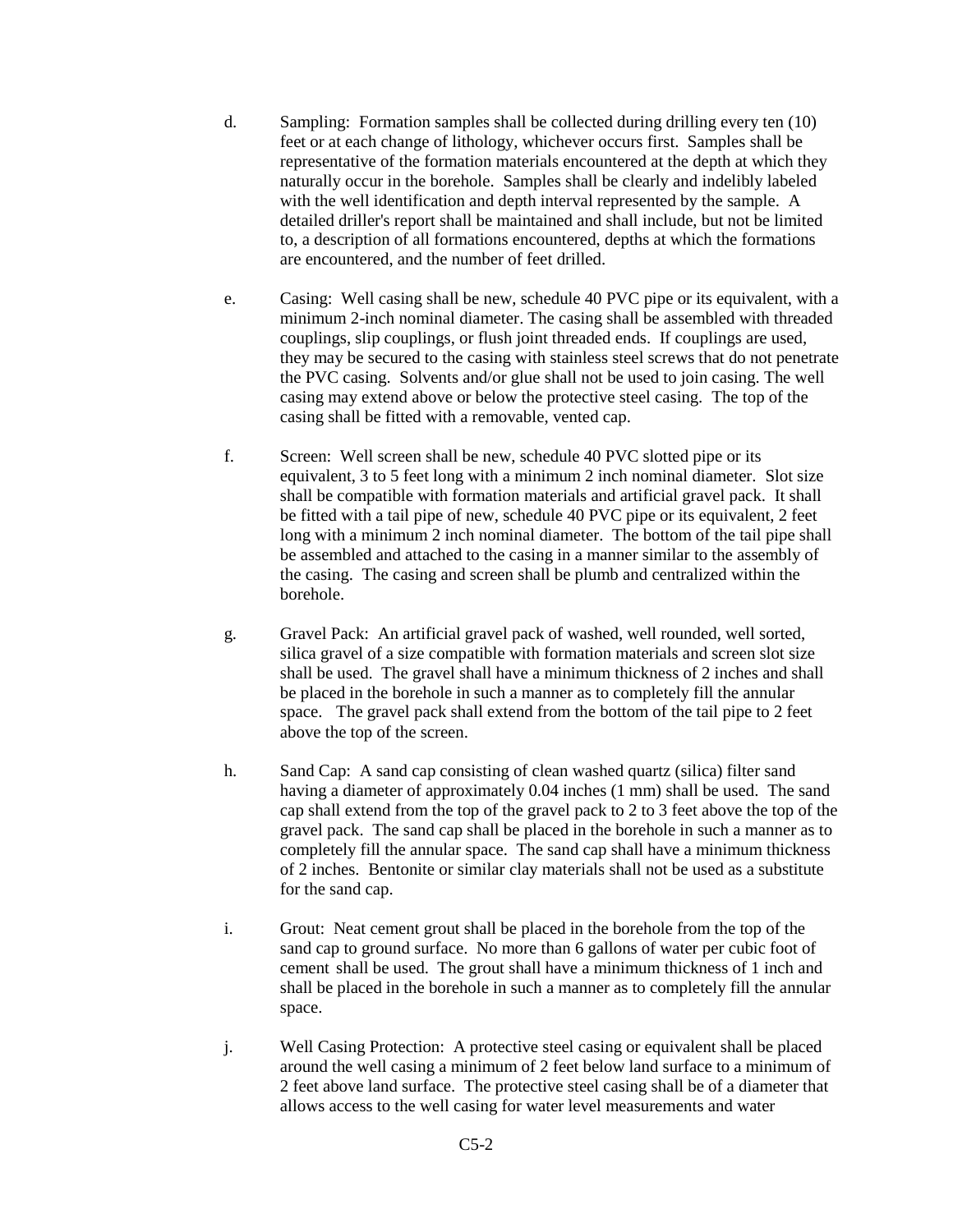sampling. A cement or concrete pad with minimum dimensions of 2 feet on each side, 4 inches thick, shall be placed around the protective steel casing. The pad shall be sloped in such a manner as to convey water away from the protective steel casing. The protective steel casing shall be fitted with a cap or locking cap. A hole must be drilled in the protective steel casing near the top of the pad to prevent the accumulation of water in the protective steel casing. The monitoring well identification must be clearly and indelibly marked on the protective steel casing.

- 3. Well Construction Documentation Guidelines
	- a. The District may require the collection of drill cuttings or cores, and the submittal of lithologic or geophysical logs, obtained during the drilling of observation wells.
	- b. A completion report must be submitted pursuant to Chapter 40D-3, Florida Administrative Code.
	- c. An accurate site map of the location of each monitoring well is required giving specific directions from landmarks to the well.
- 4. Water Level Recorders Guidelines
	- a. Water level recorders which produce a page-type chart or a roll-type chart are recommended.
	- b. Recorders which produce circular charts or digital-coded punched paper tapes are not acceptable. A digital-coded type recorder may be considered only if the data has been decoded with the levels referenced to NGVD and then the data submitted.
- B. Data Collection and Submittal Guidelines
	- 1. Establishment of Datum Reference for Monitoring Wells
		- a. A measuring point (MP) is established for each well and used as a reference point for all ground-water level measurements. Normally, the measuring point is the top of the well casing.
		- b. The datum reference is established by surveying the elevation of the measuring point above mean sea level. (0.0' NGVD)
	- 2. Ground-Water Level Measurements
		- a. Wetted Tape Measurement: This method uses a steel measuring tape or surveyor's chain, preferably graduated into hundredths of a foot. The bottom portion of the tape is coated with carpenter's chalk or fluid-level paste and the tape is lowered into the well a sufficient depth to allow part of the chalked portion of the tape to be below the water level. At this point, find a footage marker on the tape, hold it against the measuring point, and record that footage (HOLD). Withdraw the tape from the well, determine the footage at which the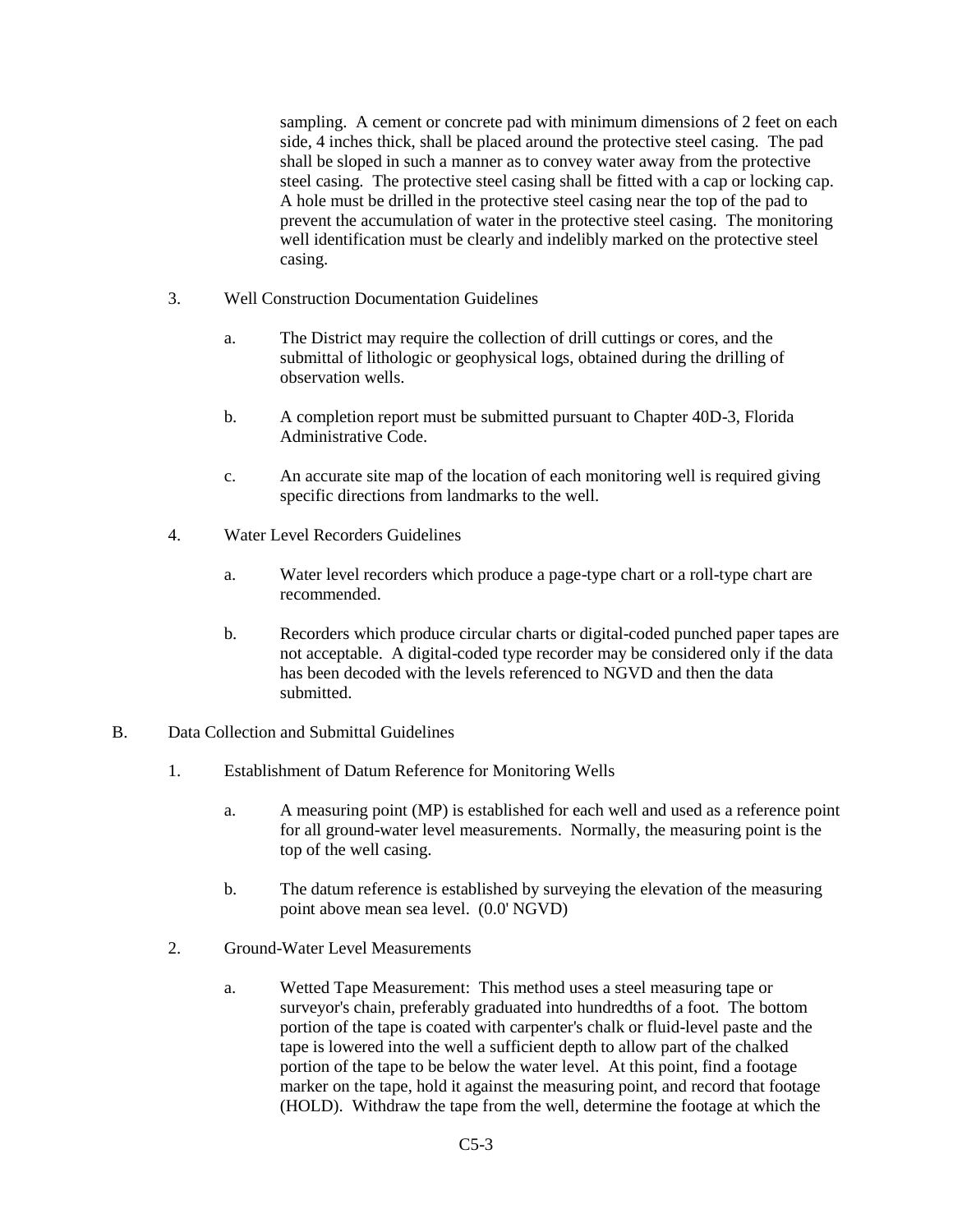water level CUT the tape as indicated by the line between wet and dry chalk or paste, and subtract the CUT footage from the HOLD footage to obtain the ground-water level (GWL) below the measuring point. To express the water level in terms of NGVD reference, subtract the GWL measurements from the elevation of the measuring point.

- b. Electric Probe Measurement: An electric probe is a device in which contact with the top of the water column in a well completes a circuit and sends a signal, usually through an ammeter on the device. The point at which the probe first touches water is determined, the probe cable is held against the measuring point, and the length of cable below the hold point is measured to determine the ground-water level. Subtract that level from the elevation of the measuring point to express the water level in NGVD reference.
- c. Other Observations: Along with the ground-water level, the date and time of the measurement are recorded. It may also be useful to note items such as weather and precipitation, number of wells operating, etc.
- 3. Water Level Recorder Operation
	- a. Starting a Continuous Recorder Measurement: Measure the potentiometric level with steel tape of electric probe. Note the ground-water level (referenced to NGVD), date, time, and the initials of the person starting the record on the chart. Adjust the chart for the proper time of day and the recorder pen for the proper water level. Check the movement of the recorder float to be sure as upward movement in the well is shown as upward movement on the recorder.
	- b. Ending a Continuous Recorder Measurement: Measure the ground-water level (referenced to NGVD). If there is a large difference between the measured level and the level showing on the recorder, perform the measurement again. Note the level, date, time and inspector's initials on the chart. Also note any level discrepancy of 0.1 foot or more, and any time discrepancy of 1 hour or more per seven-day period.
- 4. Monthly Data Submittal Requirements
	- a. Ground-Water Levels: Field measurements of ground-water levels are submitted to the District during the month following the month in which the measurements were made. If any monitoring wells are equipped with water level recorders, the recorder charts are submitted with the field measurements.
	- b. Documentation: The project name and permit number must accompany all data submittals to the District.
- 5. Annual Reporting Requirements
	- a. Hydrographs: The District may require that a hydrograph for each observation well be prepared at the end of each calendar year. The graph shall be prepared from the field ground-water level measurements taken in wells without water level recorders, or from the lowest water level occurring on the 5th, 10th, 15th,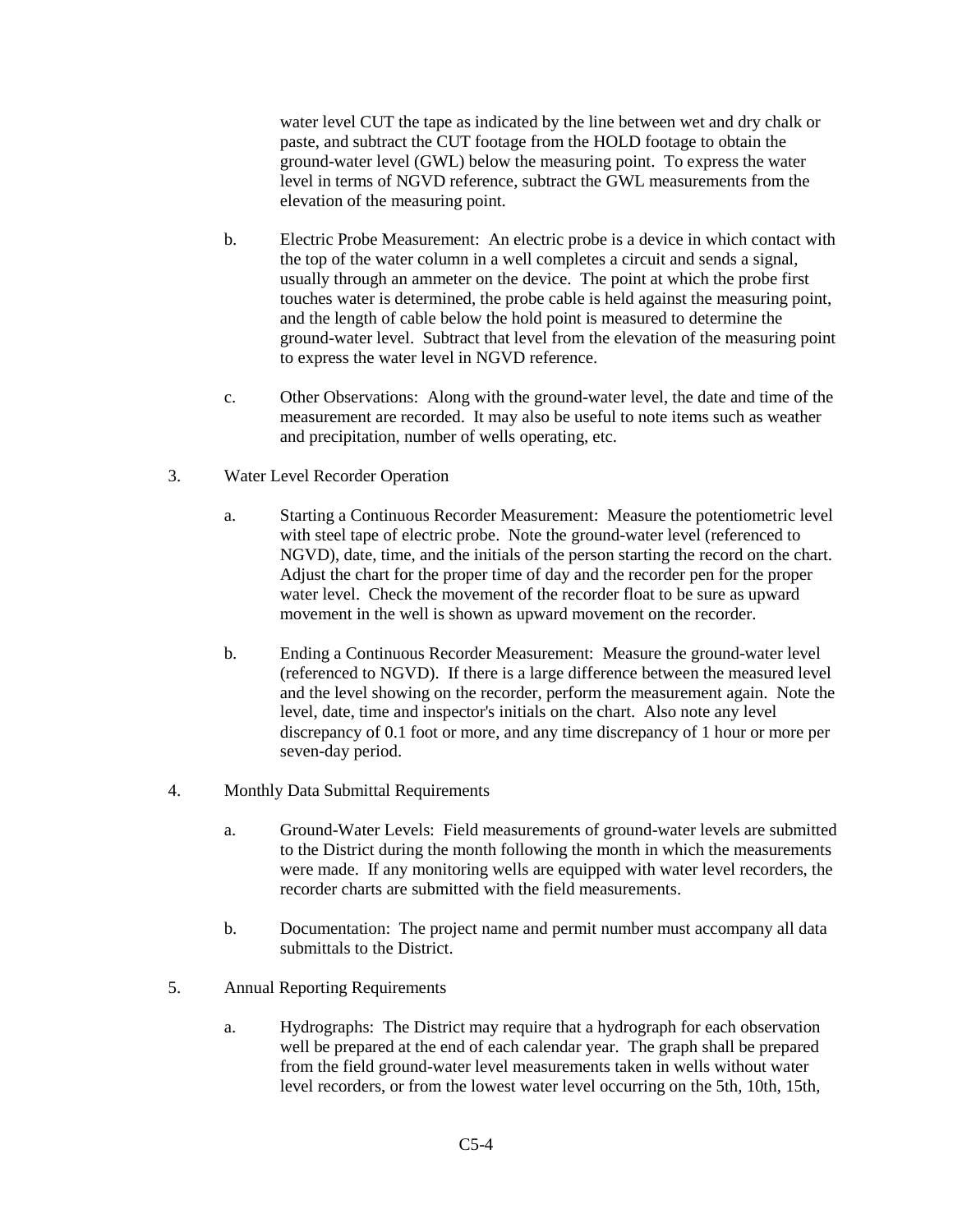20th, 25th and last day of the month in wells equipped with recorders. The water level scale on the hydrographs shall be held constant throughout the year.

- b. Potentiometric Surface Map: For larger ground-water level monitoring networks, the District may require the submittal of wet season and dry season potentiometric surface maps. The maps shall be based on the May and November water level measurements. A separate map should be prepared for each monitored aquifer.
- c. Documentation: The project name and permit number must accompany all data submittals to the District.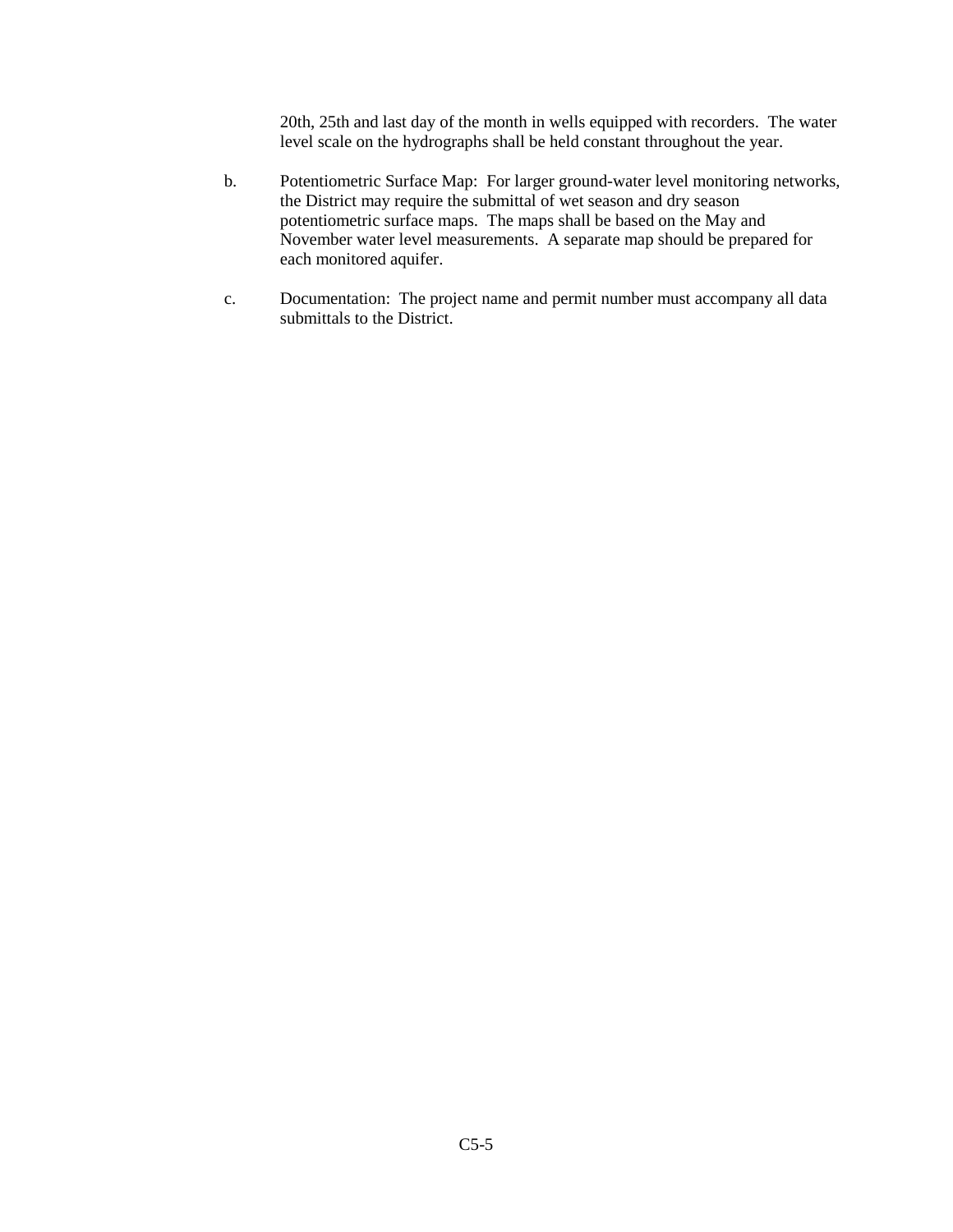#### **6. ENVIRONMENTAL MONITORING PROGRAM**

An environmental monitoring program may be required for permits where there is a potential for withdrawals to cause significant adverse impacts to environmental features. The objectives of environmental monitoring are to document actual environmental impacts resulting from withdrawals. The following factors are considered in determining the need for an environmental monitoring program: the size of the withdrawal, its predicted impact on surface waters and the water table, and the sensitivity and value of the associated environmental features.

In assessing the need for environmental monitoring, the District at the time of permit application considers both the historical and existing conditions of associated environmental features. Previous physical alterations to environmental features, such as drainage systems or water control structures, are considered. For certain permits, the applicant may be required to supply additional information regarding the existing status and condition of associated environmental features. This information may consist of aerial photographs, topographic maps, hydrologic and/or environmental data, land cover assessments or other relevant information. Also, baseline hydrologic and/or environmental data collected prior to permit application should be provided if available. The need for additional information may be established through pre-application meetings with the District.

If an environmental monitoring program is required, the specific details of such program will be determined during the application process. Methods of data collection, sampling locations and sampling frequency must be approved by the District. The results of monitoring programs will be provided to the District in reports submitted at a frequency determined during permit application. Reports may be either of two types: 1) progress reports which contain raw data, data summaries and a brief description of monitoring progress; and 2) interpretive reports which contain analyses and interpretation of the monitoring program results. The basic format for data presentation and analysis contained in these reports will be reviewed and approved by the District.

Environmental monitoring programs will be designed for efficiency and cost effectiveness while achieving monitoring objectives. If determined to be adequate, environmental monitoring can be limited to water use and simple hydrologic data. In other cases, biological or ecological parameters must also be measured in order to evaluate relationships between environmental characteristics and hydrologic conditions.

Typically, environmental monitoring is limited to water use and hydrologic data when the following conditions exist:

- 1. The effects of the withdrawal are restricted to small changes in lake levels.
- 2. The withdrawal results in small or intermittent flow reductions in a stream or other water-course and existing information on the ecological structure of the water course is sufficient or additional information is determined to be unnecessary.
- 3. For withdrawals predicted to impact wetlands, it is determined by District staff that a sufficient water level monitoring program will adequately address hydrobiological relationships and impacts to wetlands communities.

Environmental monitoring may also include the measurement of biological or ecological parameters when the following conditions exist.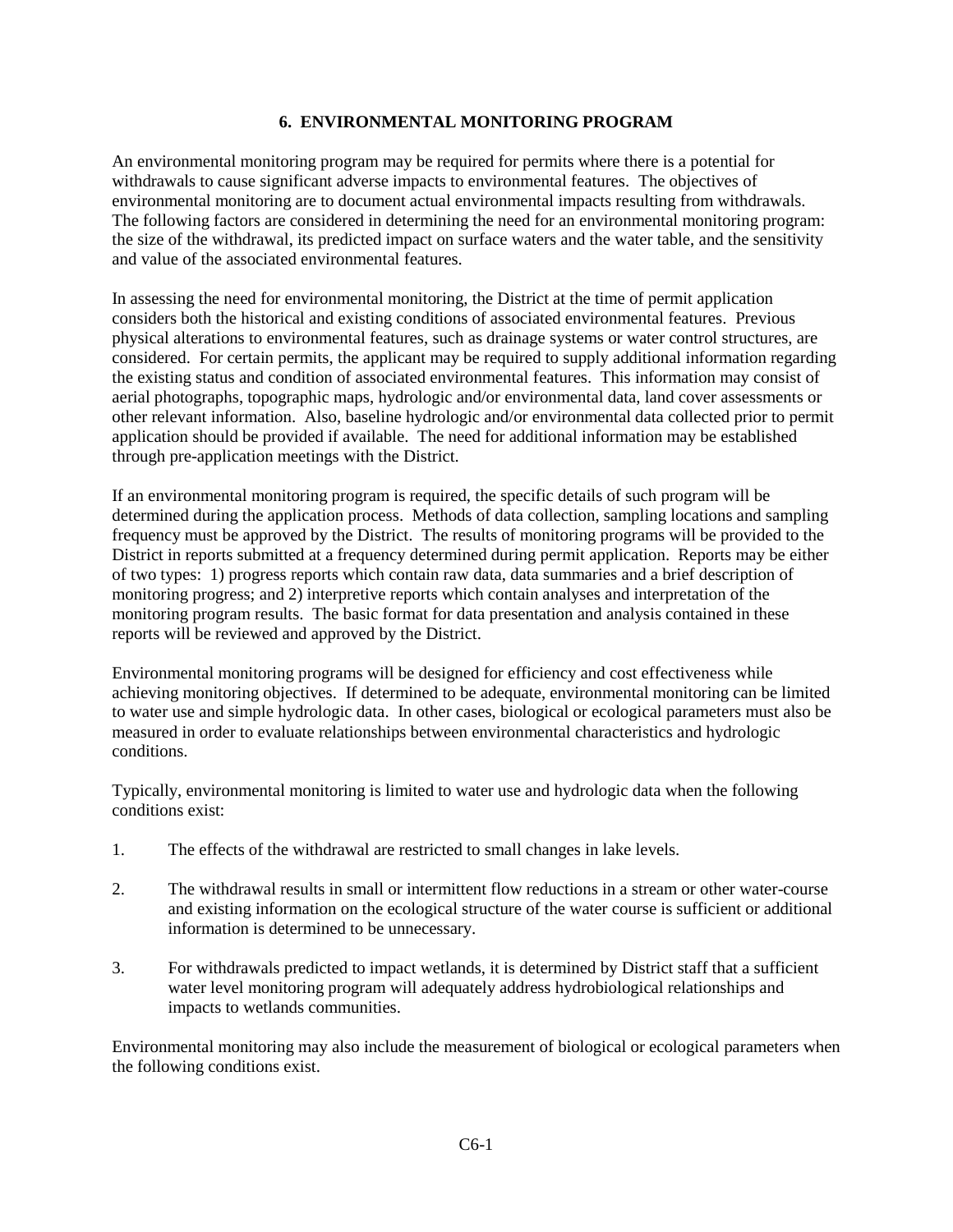- 1. Lake levels are lowered to the degree that lake water quality or biological structure are significantly affected.
- 2. Stream-flow reductions are of sufficient magnitude that water quality or biological structure are affected, or insufficient data exist to make these assessments.
- 3. For withdrawals predicted to impact wetlands, it is determined by the District, based on wetlands size and quality and modeled water table drawdowns, that the monitoring biological parameters will be necessary to evaluate impacts to wetland communities. Wetlands quality will be assessed by considering such factors as the presence of rare or endangered species, species diversity, indicator species, and evidence of successional trends.

General types of data which may be required as part of environmental monitoring programs are listed below. This list is not all inclusive, and other types of data may be required if appropriate. Conversely, an environmental monitoring program may include only some of these types of data. Specific details of any environmental monitoring program will be established during the application process.

# A. **Lakes**

- 1. Permits involving withdrawals which may cause adverse impacts to lakes, ponds, sinks or impoundments may be required to monitor:
	- a. Surface-water levels.
	- b. Ground-water levels.
	- c. Rainfall at the project site.
	- d. Surface-water quality.
	- e. Biological parameters such as the abundance and species composition of benthic fauna, fishes, zooplankton, phytoplankton, submersed and emergent macrophytes, and periphyton, measured with recognized quantitative techniques.

#### B. **Streams and Water-Courses**

- 1. Permits involving withdrawals which may cause adverse impacts to streams, springs, canals, estuaries, or other water-courses may be required to monitor:
	- a. Surface-water levels.
	- b. Ground-water levels.
	- c. Rainfall at the project site.
	- d. Surface-water quality, including salinity distribution in estuaries.
	- e. Biological parameters such as the abundance and species composition of benthic fauna, fishes, zooplankton, phytoplankton, submersed macrophytes, emergent or intertidal plants, and periphyton, measured with recognized quantitative techniques.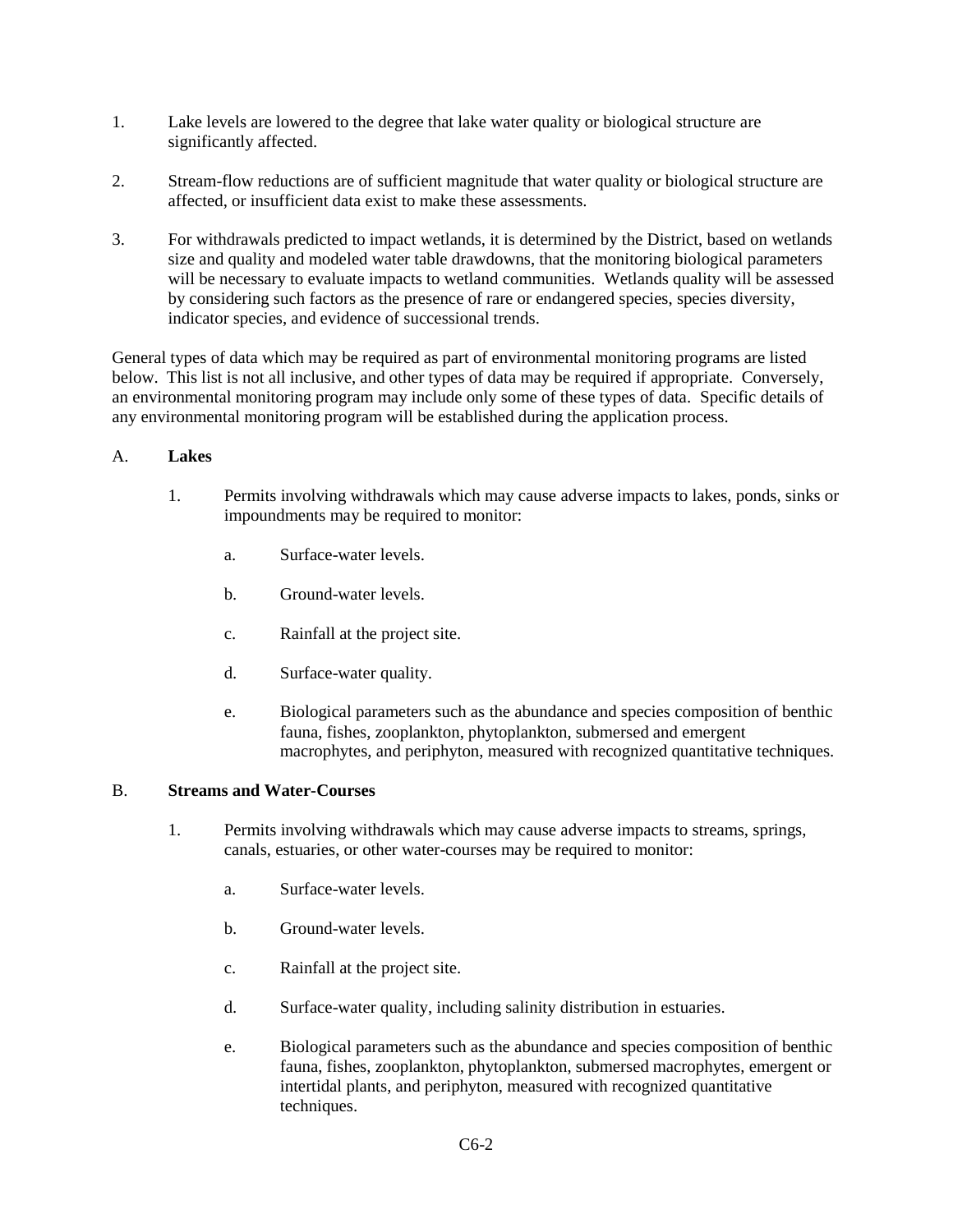- f. Sediment characteristics, such as particle size distribution and organic content.
- g. Aerial photography identifying the distribution of riparian or estuarine vegetation.
- h. Hydrographic parameters, such as bathymetry and the distribution of major bottom features such as sand bars, oyster bars, and mud flats.

# C. **Wetlands**

- 1. Permits involving withdrawals which may cause impacts to wetlands may be required to monitor:
	- a. Surface-water levels.
	- b. Ground-water levels.
	- c. Rainfall at the project area.
	- d. Surface-water quality.
	- e. Inventories of plants and animals found in or dependent upon the project area.
	- f. Quantitative vegetation monitoring in representative areas for measurements of percent cover, standing crop, species composition and associated indices or other relevant ecological parameters.
	- g. Wildlife monitoring (including birds, reptiles, amphibians, fish and invertebrates) using recognized quantitative methods.
	- h. Systematic on-ground photography of representative areas of the project site.
	- i. Aerial photography of the project site and adjacent areas which may be affected by withdrawals.
	- j. Land cover assessments, at Florida Department of Transportation Level III, to include land area controlled by the applicant, or area within two miles of production wells, or all lands where hydrologic models indicate an effect of withdrawals on water table conditions.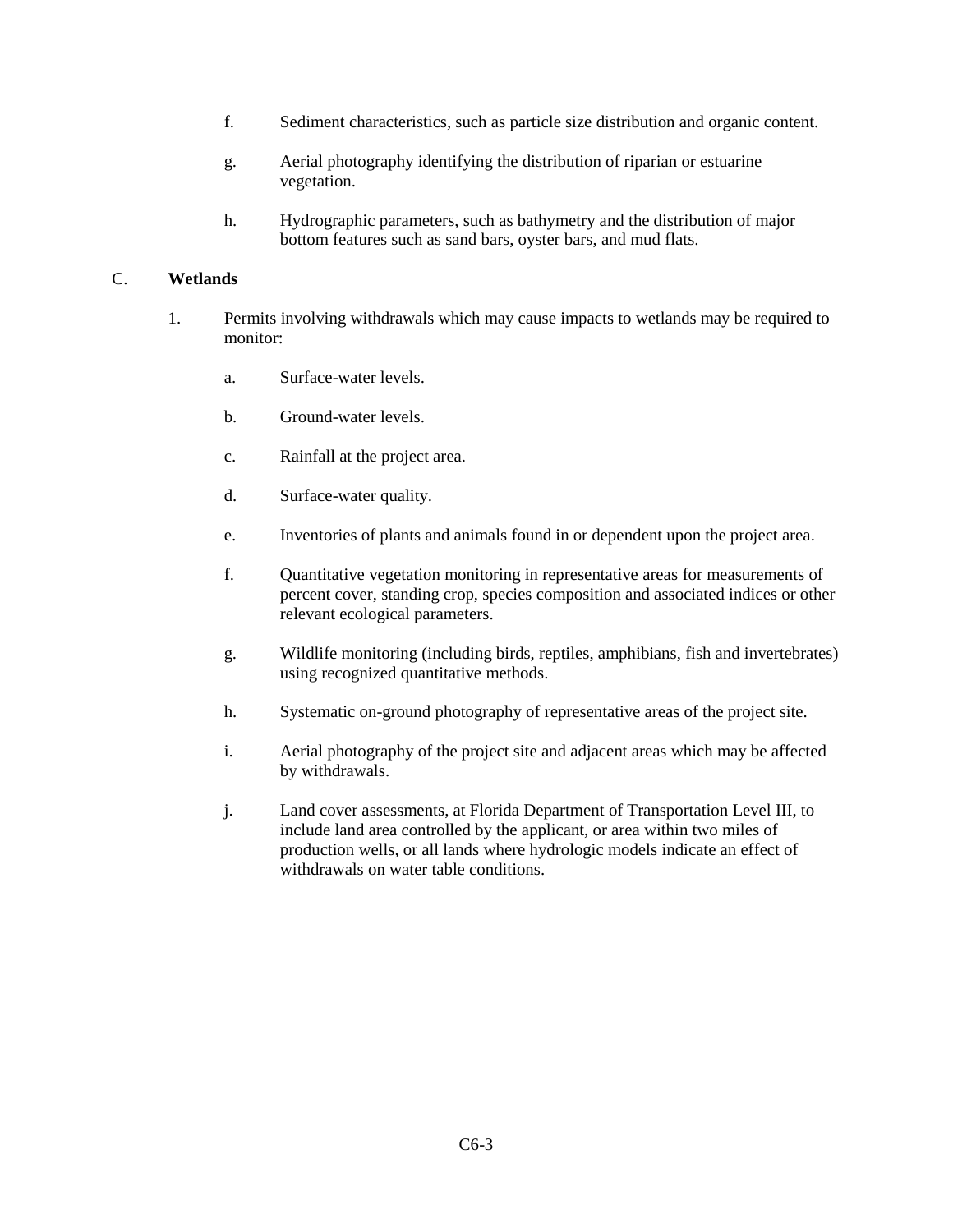#### **INDEX PERMIT INFORMATION MANUAL**

**adjacent property owners:** B6-22

**annual average daily withdrawal:** A-2, A-3, B-xiii, B3-3, B7.1-21, B7.2-20, B7.3-21

**aquaculture:** B3-4, B3-7

**aquifer test program:** 1, B1-2, C3-1, C3-8

**augmentation:** B-xiii, B3-17, B3-18, B4-9, B4-10, B5-8, B6-8, B6-15, B7.1-17, B7.1-18, B7.2-17, B7.2-18, B7.3-16, B7.3-17

**competing applications:** A-1, A-7

**Conditions for Issuance of permits:** A-1, A-6

**control of property and activities:** B2-1

**crop establishment:** B3-4, B3-5, B3-6, B7.1-8, B7.1-9, B7.1-10, B7.1-11, B7.1-12, B7.1-13, B7.1-14, B7.1-15, B7.2-8, B7.2-9, B7.2-10, B7.2-11, B7.2-12, B7.2-13, B7.2-14, B7.2-15, B7.3-8, B7.3-9, B7.3-10, B7.3-11, B7.3-12, B7.3-13, B7.3-14, C4-1, C4-2

**dewatering:** A-3, A-13, B-xiii, B-xv, B1-2, B3-8, B3-11, B3-12, B4-3, B4-4, B5-7, B5-9, B6-21, B6-22, B6-23, B6-24, B7.1-16, B7.1-20, B7.2-16, B7.2-19, B7.3-15, B7.3-19,

**drainage districts:** B3-7

**duration of permits:** A-8

**eminent domain:** B2-1

**environmental features:** A-11, B4-1, B4-2, B4-11, B5-7, B5-8, B5-9, B6-2, C3-2, C5-1, C6-1

**environmental monitoring:** 1, B5-7, B5-8, B5-9, B6-4, B6-14, B6-15, B6-16, C6-1, C6-2

**estuaries:** A-6, A-14, B4-2, B4-5, C6-2

**evapotranspiration:** (ET) C4-2, C4-3, C4-5, C4-6, C4-7

**field preparation:** B3-5, B3-6, B7.1-8, B7.1-9, B7.1-10, B7.1-11, B7.1-12, B7.1-13, B7.1-14, B7.1-15, B7.2-8, B7.2-9, B7.2-10, B7.2-11, B7.2-12, B7.2-13, B7.2-14, B7.2-15, B7.3-8, B7.3-9, B7.3-10, B7.3-11, B7.3-12, B7.3-13, B7.3-14, C4-1, C4-2

**frost/freeze protection:** B3-3, B3-4, B3-5, B3-6, B5-2, B6-19, B7.1-9, B7.1-12, B7.1-13, B7.2-9, B7.2-12, B7.2-13, B7.3-9. B7.3-12, B7.3-13,

**geophysical logging:** C3-2, C3-7

**interconnected systems:** B3-16, B7.1-2, B7.2-2, B7.3-2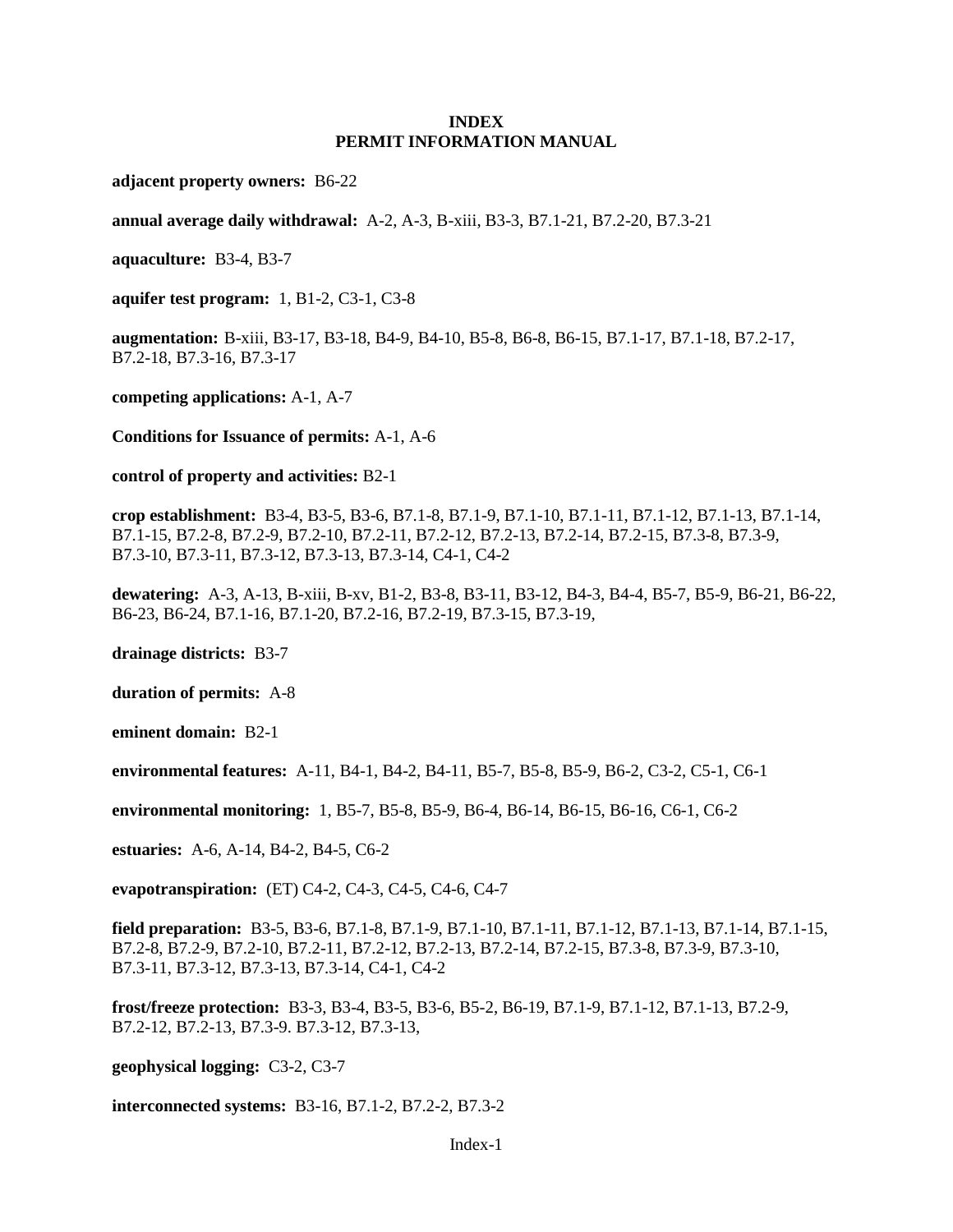#### **INDEX (continued)**

**irrigation:** B-xiv, B-xv, B-xvi, B-xvii, B3-4, B3-5, B3-6, B3-7, B3-11, B3-12, B3-13, B3-17, B3-18, B4-9, B6-5, B6-13, B6-16, B6-18, B6-19, B6-26, B6-27, B6-28, B7.1-2, B7.1-5, B7.1-7, B7.1-8, B7.1-9, B7.1-10, B7.1-11, B7.1-12, B7.1-13, B7.1-14, B7.1-15, B7.1-16, B7.1-17, B7.1-20, B7.2-2, B7.2-5, B7.2-7, B7.2-8, B7.2-9, B7.2-10, B7.2-11, B7.2-12, B7.2-13, B7.2-14, B7.2-15, B7.2-16, B7.2-17, B7.2-18, B7.2-19, B7.3-2, B7.3-5, B7.3-7, B7.3-8, B7.3-9, B7.3-10, B7.3-11, B7.3-12, B7.3-13, B7.3-14, B7.3-15, B7.3-16, B7.3-18, B7.3-19, C4-1, C4-2, C4-3, C4-4, C4-5, C4-6, C4-7, C4-8

**lakes:** A-6, A-11, A-14, B4-2, B4-4, B4-5, B6-2, B6-10, B7.1-17, B7.1-18, B7.1-19, B7.2-17, B7.2-18, B7.3-16, B7.3-17, B7.3-18, C6-2,

**leases:** B1-4

**livestock:** B3-4, B3-7, B6-28, B7.1-16, B7.2-16, B7.3-15

**maximum daily withdrawal:** B3-4

**mitigation:** A-8, B-xiv, B1-4, B4-1, B4-3, B4-4, B4-8, B6-4, B6-5, B6-15, B6-23, B7.1-2, B7.1-5, B7.2-1, B7.2-2, B7.2-5, B7.3-2, B7.3-5

**modification of permits:** A-1, A-8, B1-6

**pasture irrigation:** B3-7

**peak month average daily withdrawal:** B3-3

**per-capita water use:** B7.1-4, B7.2-4, B7.3-4

**Performance Standards:** B4-1, B4-2, B4-4, B4-5, B4-7,

**permits required:** A-1, A-2, B1-1

**personal/sanitary use:** B3-8, B3-12, B3-18

**phased projects:** B1-2

**pollution:** A-7, A-14, B4-7, B5-7, B6-9, C5-1

**population estimates:** B3-15, B3-16

**Power Plant Siting Act:** B2-4

**Presumptions:** B4-1, B4-2, B4-6, B4-8,

**proposed agency action:** B1-3

**Public Service Commission:** B-xvii, B2-4

**renewal of permits:** A-1, A-9, B1-6

**INDEX (continued)**

Index-2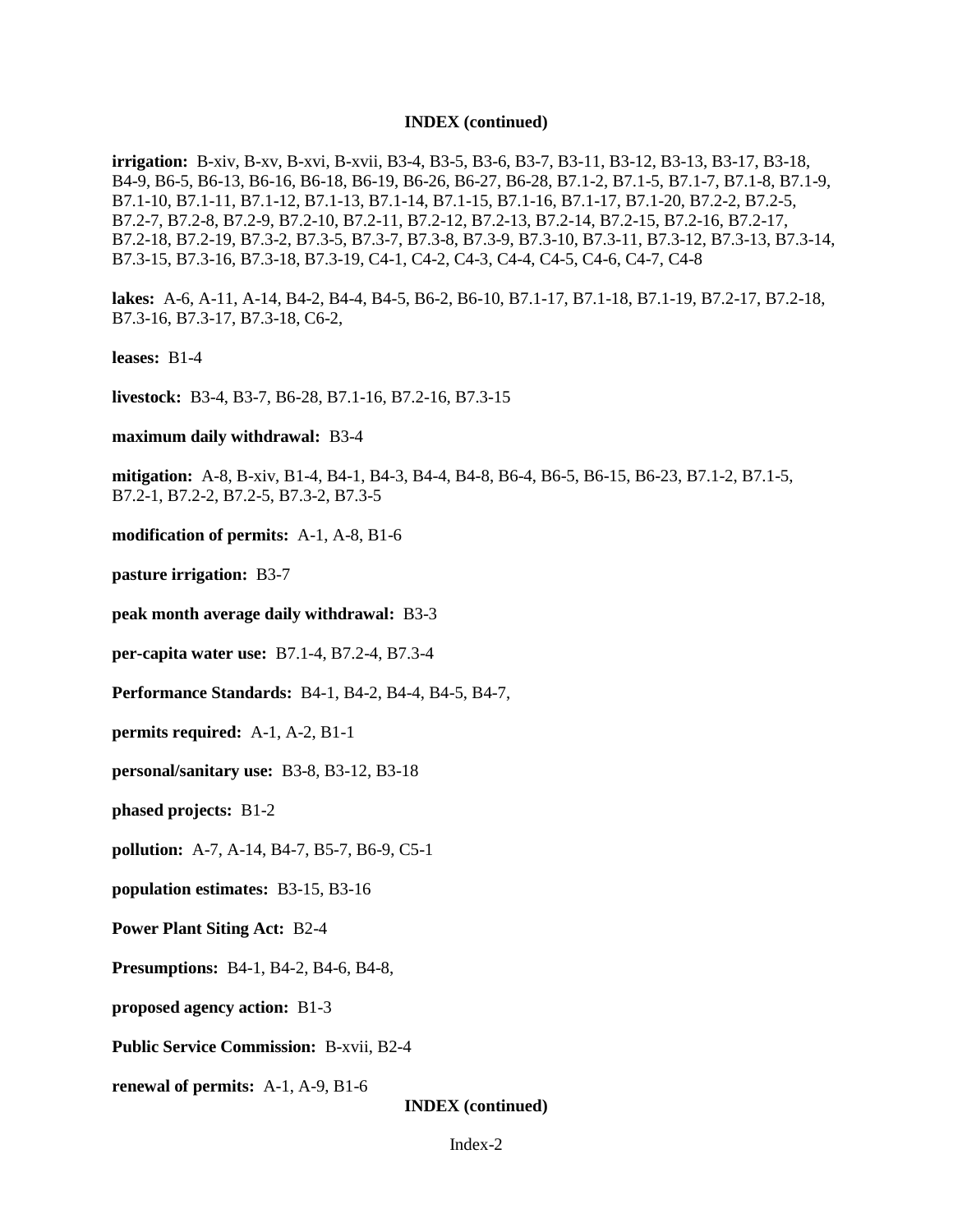- **residential use:** B3-14, B3-15
- **revocation of permits:** A-1, A-9, B1-7
- **runoff:** A-11, B-xv, B4-9, B6-2, B6-16, B6-17, B6-26, B6-27
- **saline water intrusion:** A-7, A-14, B-xv, B4-6, B4-7, B5-2, C2-1, C5-1
- **saline water monitoring:** 1, B5-2, B5-3, B5-4, B5-5, B5-7, C2-1
- **seawater:** B-xiii, B-xv, B1-1, B3-1, B5-2
- **specific capacity test:** C3-3, C3-4,
- **standby quantities:** B3-2
- **streams:** A-6, A-11, A-14, B4-2, B4-5, B5-7, B6-2, B6-8, B6-11, C6-2
- **supplemental crop requirement:** B3-5, C4-4
- **surface water management system:** B2-2
- **temporary permits:** A-1, A-12, A-13, B2-3
- **test wells:** A-3, C3-2
- **transfer of permits:** A-1, A-9, B1-5

**violation:** A-9, A-12, B1-7, B1-8, B7.1-5, B7.1-15, B7.2-5, B7.2-15, B7.3-5, B7.3-15

**waste:** A-7, A-11, B-xiii, B3-6, B4-9, B6-2, B6-16, B6-17, B7.1-9, B7.1-13, B7.2-9, B7.2-13, B7.3-9, B7.3-13

**water balance:** B3-8, B3-9, B3-11, B3-12

- **Water Conservation Act:** B2-4, B3-15
- **water quality sampling:** B6-9
- **water shortage:** i, A-1, A-2, A-10, A-13, A-14, B3-1, B6-1

**water treatment:** B3-1

**Water Use Caution Areas:** 1, i, B7.1-1

#### **INDEX (continued)**

#### Index-3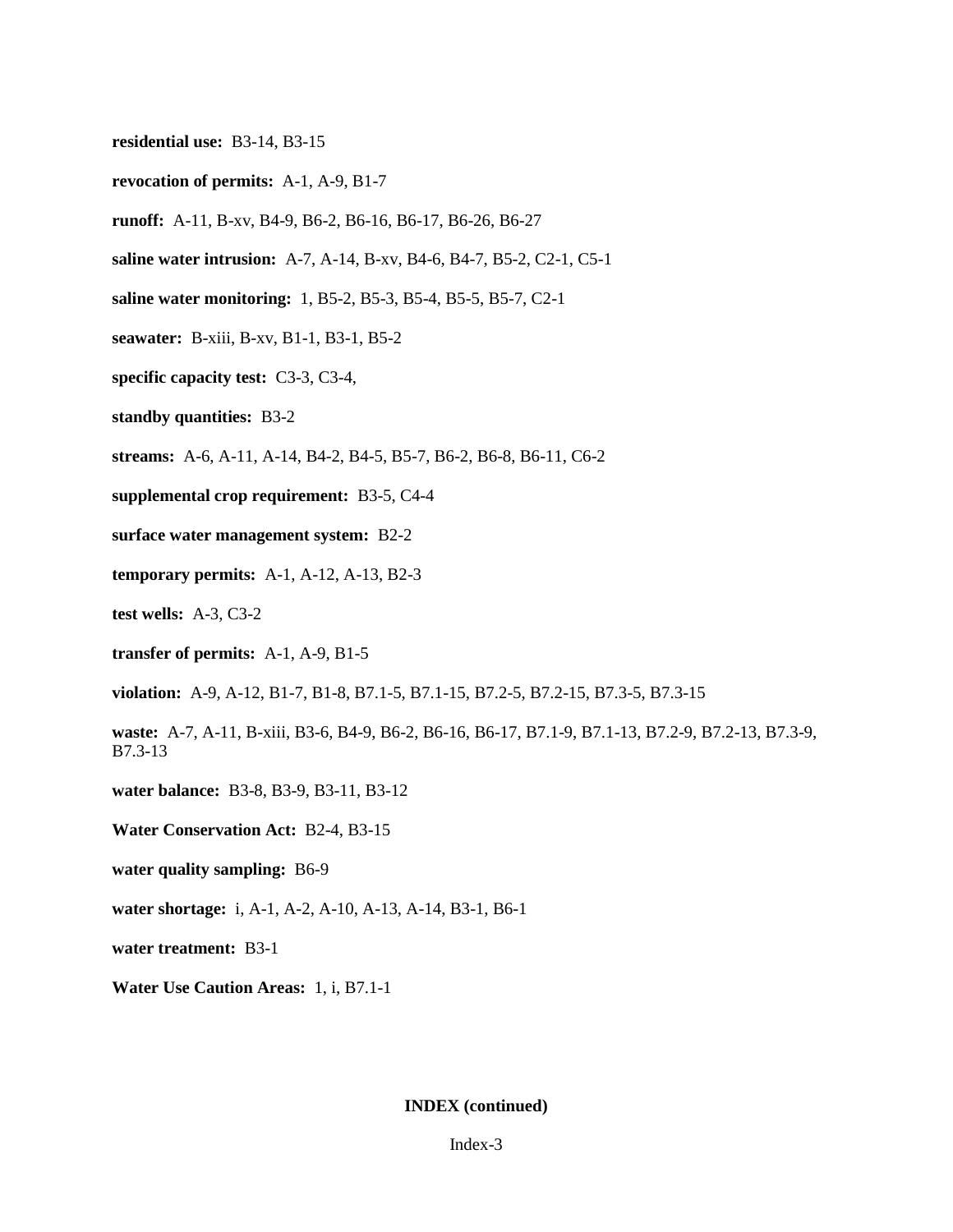**wetlands:** A-6, A-11, A-14, A-16, B4-2, B4-3, B4-4, B5-8, B5.-9, B6-2, B6-6, B6-15, B6-24, B7.1-8, B7.1-12, B7.1-17, B7.2-7, B7.2-12, B7.2-17, B7.3-7, B7.3-12, B7.3-16, C5-1, C6-1, C6-2, C6-3